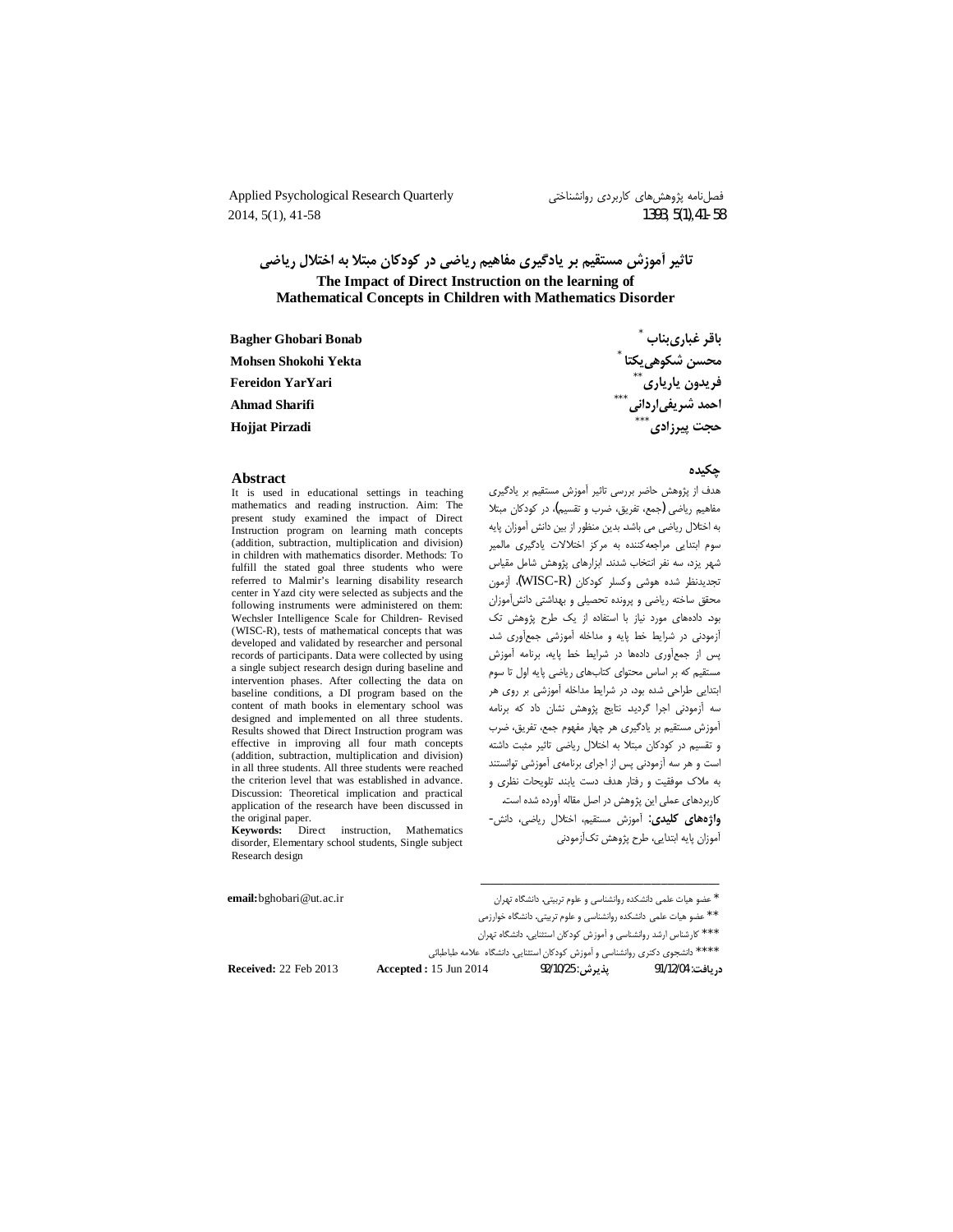#### مقدمه

افزایش کودکان با ناتوانی یادگیری در جمعیت دانشآموزی را میتوان 5 تا 10 درصد برآورد کرد (هاردمن و همکاران، 1388). در یک پژوهش در ایران، افزایش کودکان مبتلا به ناتوانی یادگیری حدود 9 درصد گزارش شده است (رمضانی، 1382). با توجه به اینکه تاکنون ارقام گزارش شده درباره کودکان مبتلا به ناتوانی یادگیری کمتر از 1 درصد نبوده است، لذا اگر همین پایینترین رقم گزارش شده را برای جمعیت ایران بپذیریم، حدود 150 هزار دانش آموز با ناتوانی یادگیری داریم که به کمک جدی متخصصان آموزش ویژه نیاز دارند (قاسمیان،قدم، 1385). در راهنمای تشخیصی و آماری اختلالات-رواني ويرايش چهارم— تجديدنظرشده<sup>ا</sup> ناتواني يادگيري چهار طبق*هي* تشخيصي دارد: اختلال خواندن، اختلال در ریاضی، اختلال در بیان نوشتاری و اختلال یادگیری که به گونهی دیگر مشخص نشده است (کایلان و سادوک، 2003). بر اساس این راهنما دانش آموز مبتلا به اختلال ریاضی فردی است که عملکرد او در آزمونهای استاندارد شده ریاضی به طور قابل ملاحظهای پایین تر از سن تقویمی و توانایی-های هوشی مورد انتظار باشد، و همچنین این اختلال باید بهطور جدی در پیشرفت تحصیلی یا زندگی روزمرەى فرد مشكل ايجادكند. بەعلاوه اختلال رياضى نبايد به علت نقايص بينايى، شنوايى، جسمى، هیجانی و شرایط نامناسب محیطی، فرهنگی یا آموزشگاهی باشد (سادوک و سادوک، 2005). اختلال ریاضی یک اختلال پیچیده است و بر مبنای تواناییهای شناختی مختلف شکل می گیرد و نسبت به اختلال خواندن توجه بسیار کمتری به آن شده است، با این وجود، شمار رو به رشد دانش آموزان با اختلال ریاضی به علایق تخصصی در این زمینه نیرو بخشیده است (سوسا، 2001). بهطورکلی، درک دانش و مهارتهای ریاضی برای تمام دانش آموزان به ویژه دانش آموزان مبتلا به اختلال ریاضی یک ضرورت است. زیرا این دانش آموزان باید بتوانند با تسلط یافتن بر مفاهیم، اصولی را که فراگرفتهاند در موقعیتهای روزانه به کار بندند (جانه، 1387). بسیاری از این دانش آموزان به دلیل شکستهای مکرر تحصیلی دچار ناکامی میشوند و ترک تحصیل میکنند، همچنین در صورتی که مشکلات آنها به موقع تشخیص داده نشود و برنامههای مداخلهای مناسب طراحی نشود، احتمال بروز اختلالات افسردگی، اضطرابی و بزهکاری در این کودکان افزایش می یابد (شکوهی یکتا و پرند، 1385).

در مورد سببشناسی اختلال ریاضی نظریههای مختلفی مطرح شده است که نظریه جاری در این زمینه نظریه چندعاملی است. این نظریه، عوامل تکاملی، شناختی، هیجانی، آموزشی و اجتماعی — اقتصادی را به درجات مختلف و در ترکیبهای مختلف مسوول بروز اختلال در ریاضیات میداند. به نظر می رسد که در مقایسه با خواندن، توانایی مربوط به حساب رابطه قویتری با کم وکیف آموزش دارد (کاپلان و سادوک،2003). بعضی از کارشناسان و متخصصان آموزش و پرورش استثنایی یکی از عوامل

<sup>1.</sup> Diagnostic and Statistical Manual of mental Disorders. Fourth Edition, Text Revised (DSM-IV-TR)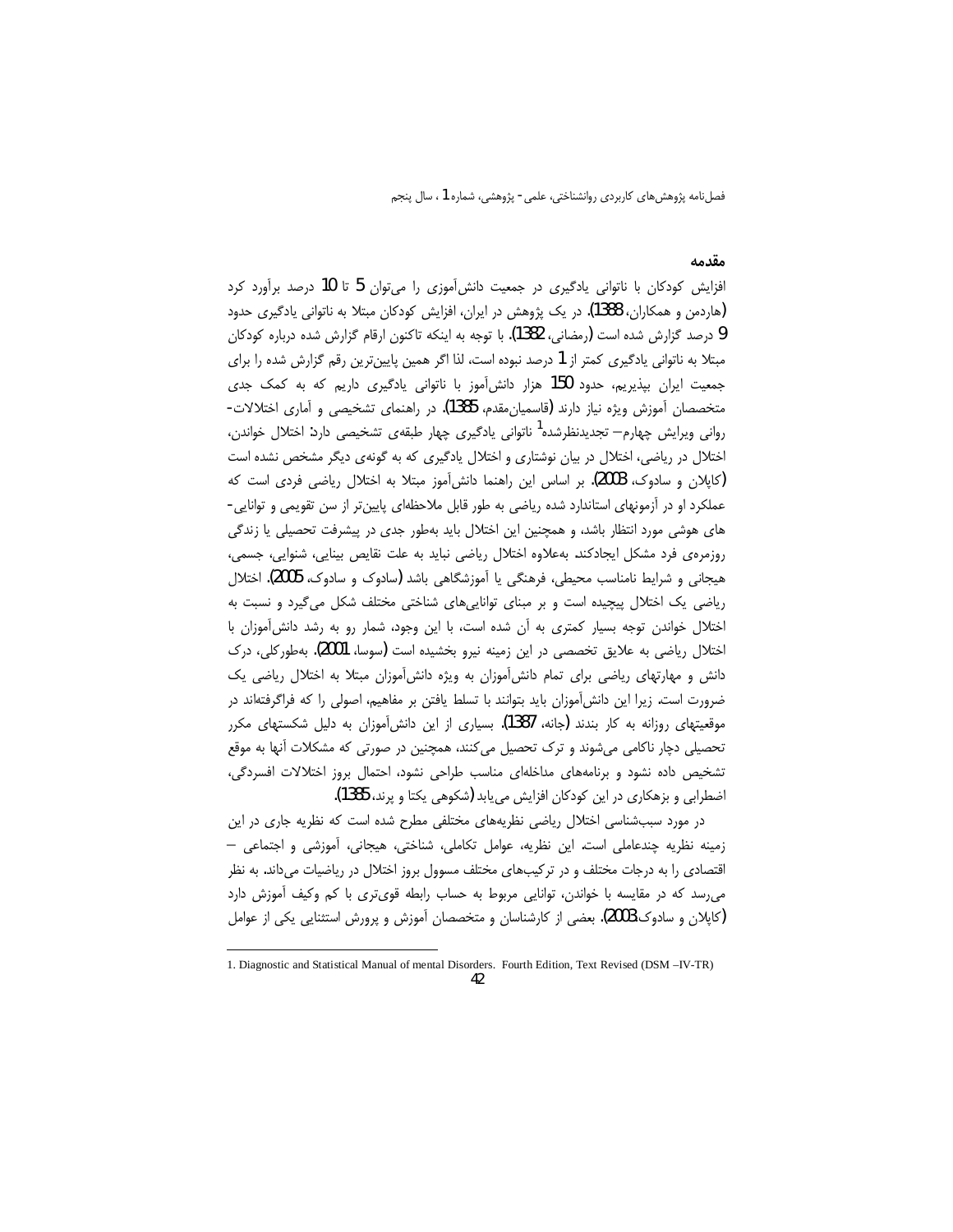مؤثر در مشکلات کودکان را ناتوانی آموزشی و ناتوانی در تدریس میدانند، چرا که شرایط آموزشی نامطلوب، روشهای تدریس نادرست، تنظیم غیراصولی برنامههای درسی، متراکم کردن مواد آموزشی، عدم استفاده از مواد آموزشی مناسب و ناتوانی در طراحی و اجرای برنامههای آموزشی انفرادی، باعث بروز بسیاری از مسائل و مشکلات یادگیری شده است (بابایور و صبحی قراملکی،1380). به طور کلی، بسیاری از پژوهشگران علت اختلال ریاضی را در آموزش ناکافی و نادرست معلم و یا ناتوانی دانش آموز در اکتساب مفاهیم بنیادی میدانند. در زمینه آموزش ریاضی نظریههای بسیاری مطرح شده است که یکی از مهمترین آنها نظریه رفتارگرایی میباشد. از این نظریه روشهای آموزشی بسیاری مشتق شده اند که یکی از برجستهترین آنها روش آموزش مستقیم میباشد. در آموزش مستقیم هدف اصلی، تسهیل فرایند یادگیری و افزایش پیشرفت تحصیلی دانش آموزاست. این روش بر رفتار معلم و متغیرهای مرتبط با ساختار کلاس درس تأکید میکند (اریک و ساترن، 2003). مشخصه اصلی این روش تأکید بر آموزش مستقیم و زنجیرهوار و با گامهای سریع و تجربیات عینی میباشد که به وسیله معلم آموزش داده میشود (هالاهان و كافمن،2003). باتوجه به ماهيت متوالي بودن درس حساب، روش آموزش مستقيم يک روش ویژه برای آموختن محتوای این درس به شمار می رود (مونرو<sup>1</sup>، 2001؛ به نقل از عریضی و عابدی،1383)

تحقیقات زیادی در زمینه آموزش مستقیم انجام شده است، که اغلب آنها برتری این روش را در زمینه آموزش نشان میدهند. این تحقیقات بیشتر در دوره ابتدایی و در مورد دانشآموزان عادی انجام شدهاند (غباریبناب و میراخورلی،1387). برای مثال تام، میشل، کریستین، کتی و روزن<sup>2</sup> (2005)، در بررسی أزمایشی تاثیر أموزش مستقیم بر عملکرد خواندن و ریاضی 57 دانش أموز 6/5 تا 14ساله که بیماری صرع و اختلال یادگیری داشتند، دریافتند که شیوه آموزش مستقیم به طور کاملا معناداری به بهبود عملکرد این دانش آموزان در تمام حیطههای تحصیلی منجر شده است. کروس، رباربر و ویلسون (2002)، دریافتند که استفاده از شیوه آموزش مستقیم برای دانشآموزانی که در مراحل اولیه یادگیری هستند، موجب بهبود عملکرد آنها در خواندن، ریاضی و زبان میشود. مارگارت، فلورس و کی لر (2007) نیز گزارش کردند که برنامه آموزش مستقیم برای دانش آموزانی که در معرض خطر افت تحصیلی در زمینه ریاضی هستند، بسیار مؤثر و سودمند می،باشد. همچنین، کروزبرگن<sup>3</sup> (2003)، با انجام یک فراتحلیل از 58 مطالعه درباره مداخلات ریاضی برای دانش[موزان دوره ابتدایی با نیازهای ویژه، آموزش مستقیم و خودآموزی را مؤثرتر از راهبردهای دیگر یافت و آموزش مستقیم را در مهارتهای پایه ریاضی دارای قوی ترین حمایتهای تحقیقاتی دانست. دیان، ریچارد و نانسی <sup>4</sup> (2005)، با بررسی نتایج 37 مطالعه،

<sup>1.</sup> Munro

<sup>2.</sup> Tom. Michele, Christine, Katie & Roseanne

<sup>3.</sup> Kroesbergen 4. Diane, Richard & Nancy

<sup>43</sup>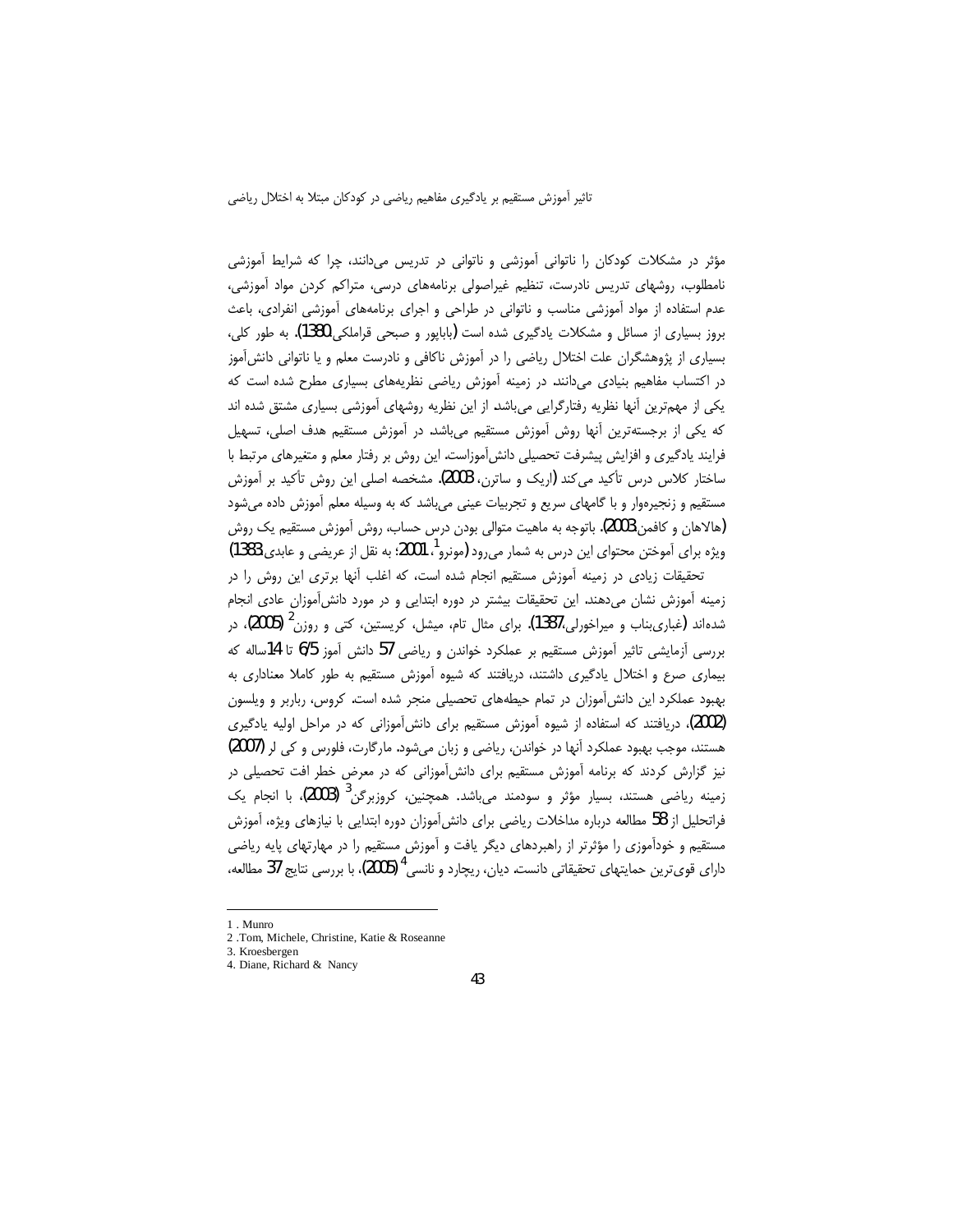از سال 1970 تا سال 2005، در مورد اثربخشیآموزش مستقیم بر پیشرفت تحصیلی دانشآموزان گزارش میدهندکه از 37 مطالعه فقط 3 مورد بیان نمودهاند که روشهای دیگر نسبت به آموزش مستقیم نتایج بهتری به دست داده است. علی رغم وجود تحقیقات متعدد در خارج از کشور، تحقیق در زمیته آموزش مستقیم در ایران بسیار اندک است و بسیاری از متخصصان و دانشجویان اطلاعات اندکی در این رابطه دارند. یکی از پژوهشهایی که در ایران در این زمینه انجام شده است، مربوط به میراخورلی (1387) می-باشد که روش اُموزش مستقیم را در یادگیری مفاهیم ریاضی کودکان عقب مانده ذهنی با روش سنتی مقایسه کرده است و به این نتیجه رسیده که روش آموزش مستقیم مؤثرتر است. تحقیقات خارجی نیز کمتر بر گروه کودکان با اختلال ریاضی متمرکز شدهاند، و بیشتر این تحقیقات به صورت گروهی انجام شده و از روش&ای تکاًزمودنی کمتر استفاده کردهاند. لذا این پژوهش هم از نظر گروه مورد مطالعه و هم از نظر روش پژوهش از پژوهشهای دیگر در این حوزه متمایز است. متأسفانه در ایران هیچگونه بستهی آموزشی در زمینه آموزش مستقیم وجود ندارد، و تحقیقات در این زمینه بسیار اندک است. بنابراین، پژوهشگر در جهت پر کردن خلاء موجود، تصمیم به تهیه برنامهآموزشی بر اساس این روش نمود و به بررسی تأثیر این روش بر یادگیری مفاهیم ریاضی در کودکان مبتلا به اختلال ریاضی پرداخته است.

# ږوشي

طرح پژوهش حاضر از جمله طرحهای تحقیق تکآزمودنی می باشد. طرحی که در این پژوهش از آن استفاده میشود، طرح تغییر ملاک<sup>1</sup> نام دارد. این طرح مستلزم یک خط پایه<sup>2</sup> اولیه برای سنجش یک رفتار هدف است. در پی این سنجش، متغیر مستقل اجرا میشود و در طی سلسلهای از مراحل، مداخله ادامه می یابد. در خلال اولین مداخله یا اجرای متغیر مستقل، یک ملاک اولیه برای عملکرد موفقیتآمیز در نظر گرفته میشود. اگر آزمودنی در طی چند کوشش بهنحو موفقیتآمیزی بدین سطح عملکرد نائلآید یا اگر به سطح ملاک ثابتی دست یابد، سطح ملاک افزایش مییابد و آزمایش به سمت مراحل متوالی بعدی می رود و با تداوم آزمایش، سطح ملاک دشوارتر میشود. وقتی رفتار به سطح ملاک جدید برسد و در خلال چندین کوشش حفظ شود، در مرحله بعدی سطح ملاک دشوارتری ارائه میشود. به همین نحو، هر مرحله متوالی آزمایشی مستلزم افزایش گام به گام در اندازه ملاک است. کاربرد طرح تغییر ملاک در مواردی سودمند است که در آن درستی، فراوانی، مدت دوره یا بزرگی اهداف درمانی نظیر آنچه در یادگیری خواندن، نوشتن و ریاضیات وجود دارد، به صورت گام بهگام افزایش میLیابد (کریستینسن، 1387). از آنجا که آموزش درس حساب به صورت گام به گام میباشد، روش آموزش مستقیم نیز بر

<sup>1.</sup> changing-criterion design 2. baseline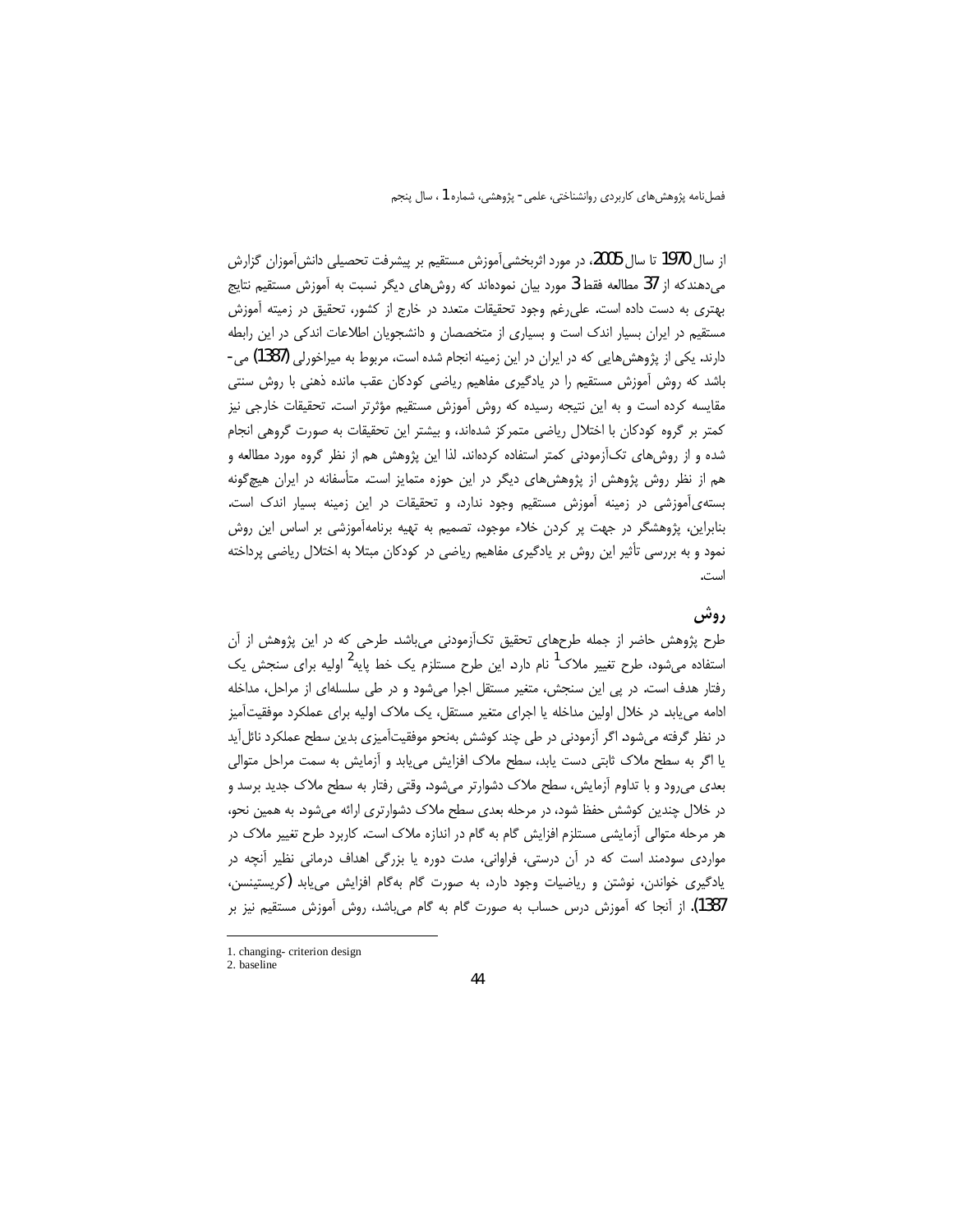آموزش پیش نیازها و مراحل مجزا تأکید دارد، و دانش[موز باید مراحل اولیه را به طور کامل یاد بگیرد و در آن تسلط یابد و سپس به سراغ مباحث بعدی برود. بنابراین، با توجه به ماهیت پژوهش حاضر و گروه مورد مطالعه، انتخاب طرح تغییر ملاک برای اجرای برنامه آموزشی، مناسبت و همخوانی دارد. مشاركت كنندگان

آزمودنیهای شرکتکننده در پژوهش حاضر از میان دانش آموزان پسر مراجعهکننده به مرکز اختلالات یادگیری مالمیر شهر یزد که در پایه سوم دبستان تحصیل می کردند، انتخاب شدند. در این مرکز کارشناسان از مقیاس تجدید نظرشده هوش وکسلر کودکان<sup>ا</sup> به منظور تشخیص افتراقی عقبماندگی ذهنی از ناتوانی یادگیری استفاده می کنند. از پرونده بهداشتی این دانش آموزان به منظور حذف افرادی که واجد معلولیتهای حسی و حرکتی آشکار می باشند، استفاده شد. همچنین پرونده تحصیلی، نمرات پایه-های قبلی و گزارشهای معلمان و اولیا (جهت بررسی شرایط محیط آموزشی دانشآموز) مورد بررسی قرار گرفته، و در نهایت کارشناسان مرکز با در نظرگرفتن همه این گزارشها و استفاده از ملاک های تشخیصی DSM-IV-TR جهت تشخيص اختلال رياضي در دانش[موزان استفاده كردند و سپس آنها را به پژوهشگران ارجاع دادند.

## آزمودنی شماره یک: پویا

پویا دانش[موز 8 سال و 5 ماههای بود است که در پایه سوم دبستان مدرسه عادی مشغول به تحصیل بود. او از امکانات آموزشی در حد متوسط به بالایی برخوردار است. با توجه به مصاحبهها وگزارش های ارائه شده به پژوهشگر، پویا از از لحاظ جسمی سالم بود و از نظر حواس پنج گانه هیچ گونه مشکلی نداشت. در خانواده او نیز مشکل و تنشی وجود نداشت و والدین نسبت به پیشرفت او بسیار علاقهمند بودند. کارشناسان مرکز، هوشبهر کلی او را 105 گزارش دادند. پرونده تحصیلی حاکی از این بود که او در درس ریاضی نسبت به دروس دیگر مشکلات چشمگیری دارد.

# **آزمودنی شماره دو: علی**

علی دانش آموز 8 سال و 7 ماههای بود که در پایه سوم دبستان مدرسه عادی مشغول به تحصیل بود. او از امکانات آموزشی در حد متوسط برخوردار بود و والدینش نیز به پیشرفت درسی او علاقهمند بودند. علی از لحاظ جسمی کاملا سالم بود و هیچگونه مشکلی در حواس پنجگانه نداشت، اما پیشرفت او در درس ریاضی بسیار ضعیف بود، در حدی که از طرف کادر آموزشی مدرسه به مرکز اختلالات یادگیری ارجاع داده شده بود. کارشناسان مرکز، هوشبهر کلی علی را 114 گزارش کردند. و در نهایت علی با تشخیص اختلالات ریاضی توسط کارشناسان مرکز اختلالات پادگیری مالمیر به پژوهشگران معرفی شد.

<sup>1 .</sup> Wechsler Intelligence Scale for Children-Revised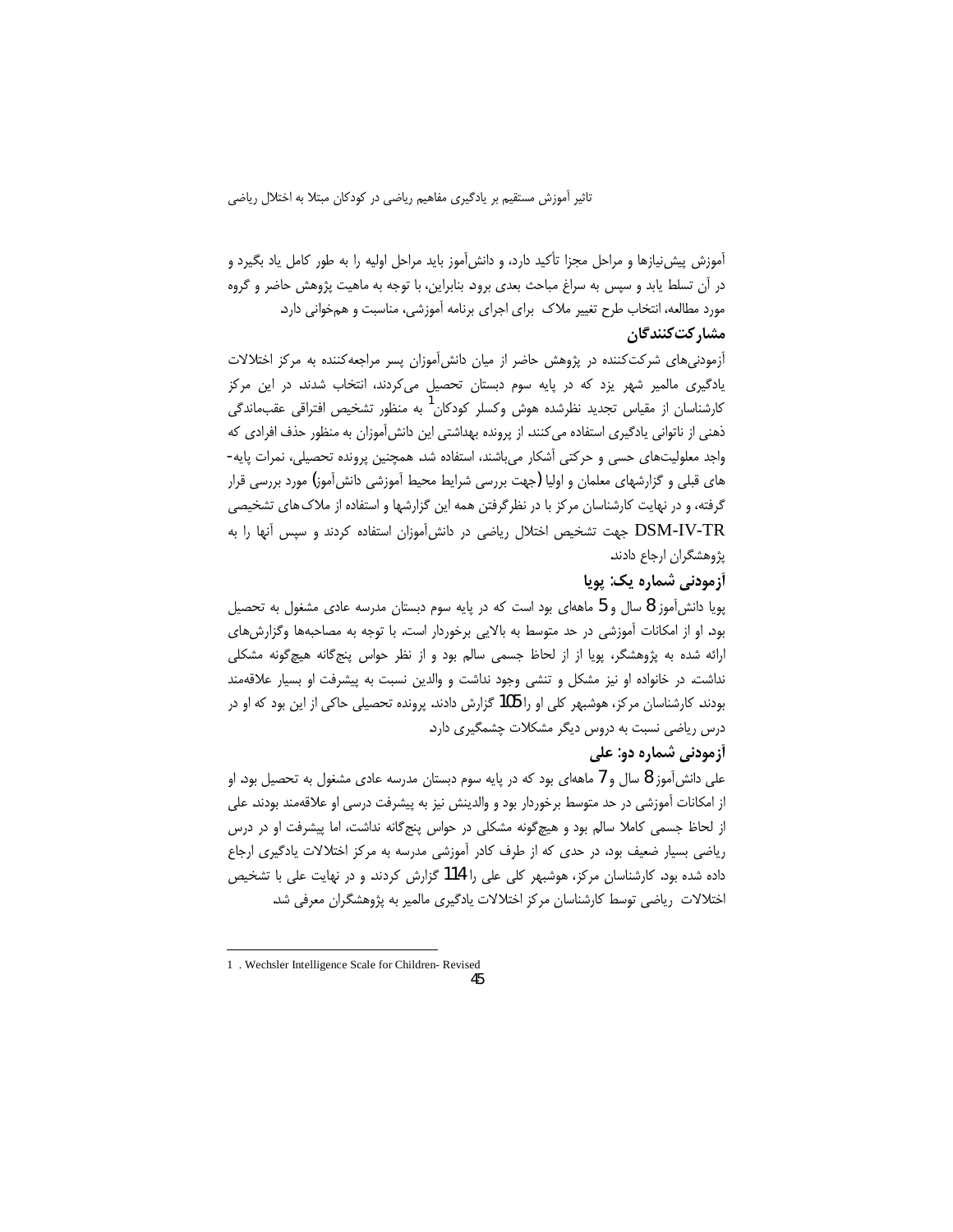### **آزمودنی شماره سه: امیرحسین**

امیرحسین دانش|ًموز 8 سال و3 ماههای بود که در پایه سوم دبستان مدرسه عادی تحصیل میکرد. با توجه به بررسی پرونده بهداشتی او مشخص شد که از لحاظ جسمی در سلامت کامل به سر می برد و حواس پنج گانهاش کاملا سالم هستند. بر اساس مصاحبههای انجام شده با والدین امیر حسین مشخص شد که او از امکانات و محیط آموزشی متوسطی برخوردار است. بررسی پرونده تحصیلی امیر حسین نشان داد که بین نمرات درس ریاضی با دروس دیگر فاصله زیادی وجود دارد و او در درس ریاضی بسیار ضعیف است. کارشناسان مرکز، هوشبهر کلی او را 95 گزارش کردند و در نهایت او را با تشخیص اختلال ریاضی به پژوهشگران ارجاع دادند.

## موقعيت يژوهش

موقعیت اجرای پژوهش حاضر، مرکز اختلالات یادگیری مالمیر در شهر یزد بود. این مرکز وابسته به سازمان اًموزش و پرورش میباشد. فعالیتهای تشخیصی و درمانی در مورد انواع اختلالات یادگیری (اختلال خواندن، ریاضی و نوشتن)، از جمله خدماتی است که در این مرکز توسط کارشناسان مربوطه ارائه میشود. در پژوهش حاضر تمامی جلسات ارزیابی و اجرای برنامه اَموزشی در این مرکز انجام گرفت.

### ابزار

### 1. مقياس تجديدنظر شده هوشي وكسلر كودكان (WISC-R)

این آزمون روی 1400 کودک (696 پسر و 704 دختر)، 6 تا 13 سال که بر اساس جنسیت، سن، طبقه شغلی سرپرست خانوار انتخاب گردیدند، هنجاریابی شده است. میانگین این آزمون 100 و انحراف استاندارد آن 15 است. ملاک عادی بودن هوشبهر آزمودنیها، کسب نمره 85 و بالاتر در این آزمون بود. يايايي بازآزمايي اين آزمون بين 0/44 تا 0/94، و پايايي تنصيفي آن 0/42 تا 0/98 گزارش شده است. روایی همزمان آن با استفاده از همبستگی نمرات با نمرات بخش عملی مقیاس وکسلر برای کودکان پیش دبستانی، برابر با 0/74 گزارش شده است. ضرایب همبستگی هوشبهرهای کلامی، عملی، و کلی با معدل تحصیلی به ترتیب 0/52 0/40، و 0/53 می باشد که در سطح خطای کمتر از یک صدم (p<%1) معنادار بوده است (شهيم، 1385).

2. **آزمون محقق ساخته ریاضی**: هدف از تهیه این آزمون، سنجش توانمندی آزمودنیها در شرایط خط پایه و همچنین ارزیابی عملکرد آنها در چهار ملاک مورد نظر محقق بود. به منظور طراحی این أزمون، ابتدا کلیه مفاهیم مربوط به چهار عمل اصلی ریاضی (جمع، تفریق، ضرب و تقسیم)، از کتابهای ریاضی پایه اول تا سوم دبستان (پایان مبحث تقسیم یک رقمی)، استخراج شد. در مرحله بعد، پرسشهایی برای سنجش یادگیری این مفاهیم طراحی شد. نحوه انتخاب پرسشها به این صورت بود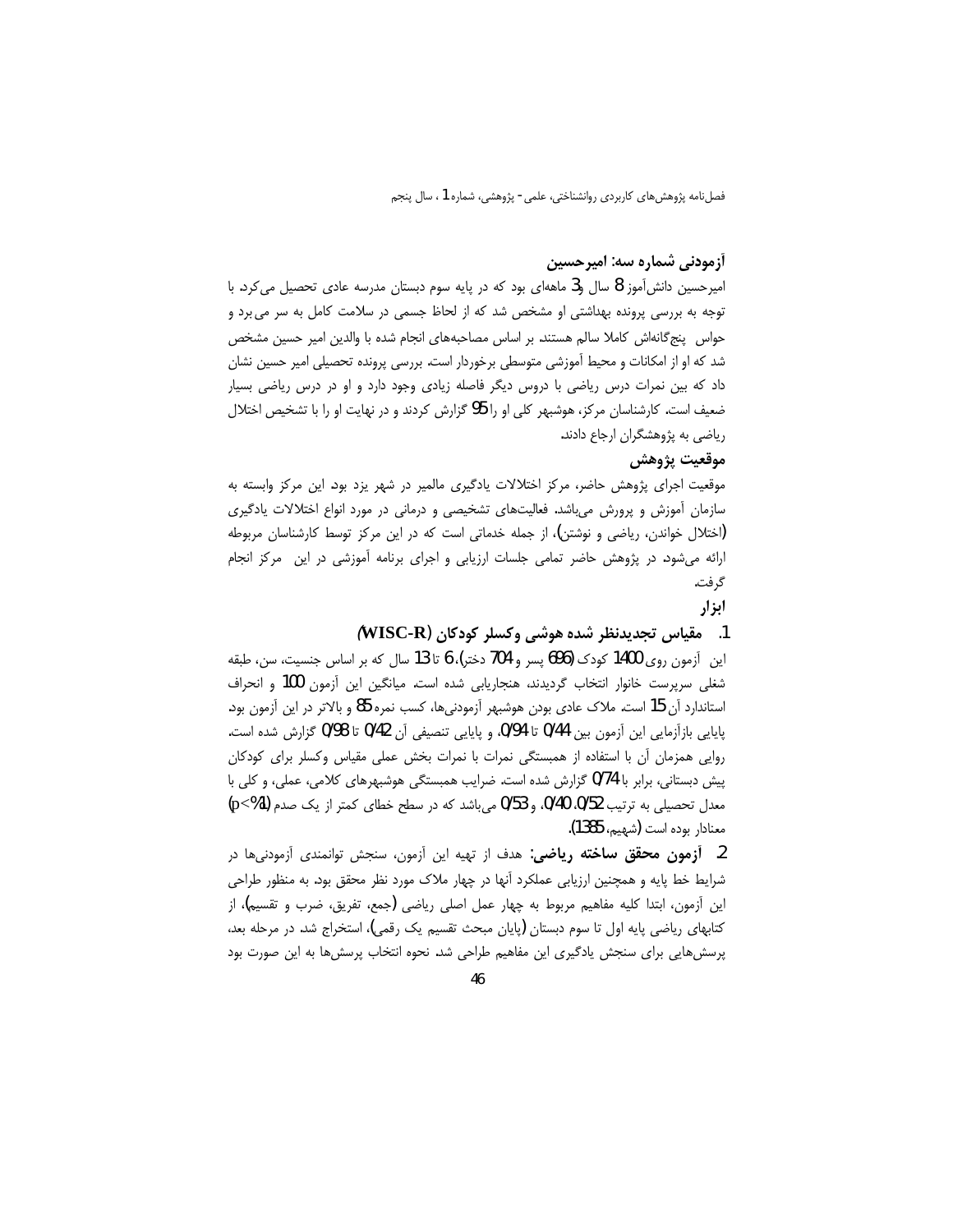که محقق با توجه به تمرینها، تکالیف کتاب، حجم مباحث مطرح شده در کتابها و استفاده از بانک سوالات مرکز مالمیر در مجموع 100سوال را بر اساس محتوای کتابها طراحی کرد. سپس با همفکری و مشورت با كارشناس اختلال رياضي مركز، از بين اين 100سوال 25 سوال انتخاب شد كه 11 سوال مربوط به مبحث جمع، 8 سوال مربوط تفريق، و يک سوال مربوط به جمع و تفريق، 3 سوال مربوط ضرب و 2 سوال دیگر نیز مربوط به تقسیم یک رقمی بود. این آزمون از مفهوم جمع در کلاس اول شروع میشود، و به تقسیم یک رقمی در صفحه 87 کتاب کلاس سوم ختم می گردد.

روایی صوری این اّزمون توسط 4 نفر از اساتید و 6 نفر از معلمان ریاضی پایه ابتدایی و کارشناسان مرکز اختلالات یادگیری مالمیر یزد مورد تایید قرار گرفته است. با توجه به اینکه انتخاب پرسش های این اًزمون بر اساس مفاهیم مطرح شده در کتابهای پایه اول تا سوم ابتدایی بود و پژوهشگران ابتدا این مفاهیم را از محتوای کتاب استخراج و بر اساس آن پرسشها را طراحی کردند، میتوان گفت که این آزمون از روایی محتوایی برخوردار است. برای بررسی پایایی این آزمون از روش بازآزمایی استفاده شد. به این صورت که این اّزمون ابتدا بر روی یک کلاس 30 نفره از دانش[موزان پایه سوم اجرا گردید و پس از 10 روز دوباره این آزمون بر روی همان کلاس اجرا شد که ضریب پایایی این آزمون بر اساس بازآزمای*ی 8*7) به دست آمد.

روش نمره گذاری این آزمون به نحوی است که آزمودنی باید به همه بخشهای هر سوال به طور کامل پاسخ دهد تا بتواند یک نمره آن سوال را دریافت کند. حداکثر نمره در این آزمون 25 میباشد و فردی که به 25 سوال پاسخ کامل بدهد، به رفتار هدف رسیده است. برای نمره گذاری این اّزمون یک فرم نمره گذاری طراحی شد که شامل سوالات و مفاهیم مورد اندازهگیری آنها بود. دانش آموزی که به 10 سوال اول پاسخ صحیح بدهد، از نظر محقق به ملاک اول پژوهش (یادگیری مفهوم جمع و تفریق یک رقمی رسیده است)، دانش آموزی که به 7 سوال بعدی پاسخ صحیح بدهد، به ملاک دوم (یادگیری جمع و تفریق دو رقمی)، رسیده است و دانش آموزی که به 3 سوال بعدی پاسخ درست بدهد، به ملاک سوم (یادگیری جمع و تفریق سه رقمی)، رسیده است. و در نهایت دانشآموزی که به تمامی 25 سوال آزمون پاسخ صحیح بدهد، به ملاک چهارم (یادگیری چهار عمل اصلی: جمع، تفریق، ضرب و تقسیم بر اساس محتواي كتاب رياضي اول تا سوم ابتدايي)، دست يافته است.

## **برنامه أموزشي**

برنامه آموزشی مورد استفاده در این پژوهش، بر اساس اصول اساسی و بنیادی آموزش مستقیم طراحی شده بود. در این برنامه سعی شده است که تمامی مراحل آموزشی، شامل هدفگذاری، ارائه پیش-سازمان دهنده، مثال ها، تكاليف، تمرين ها، برنامههاى مرورى، روش تدريس و ارائه باز خوردها بر اساس اصول روش آموزش مستقیم باشد. محتوای این برنامه بر اساس کتابهای ریاضی سال اول تا سوم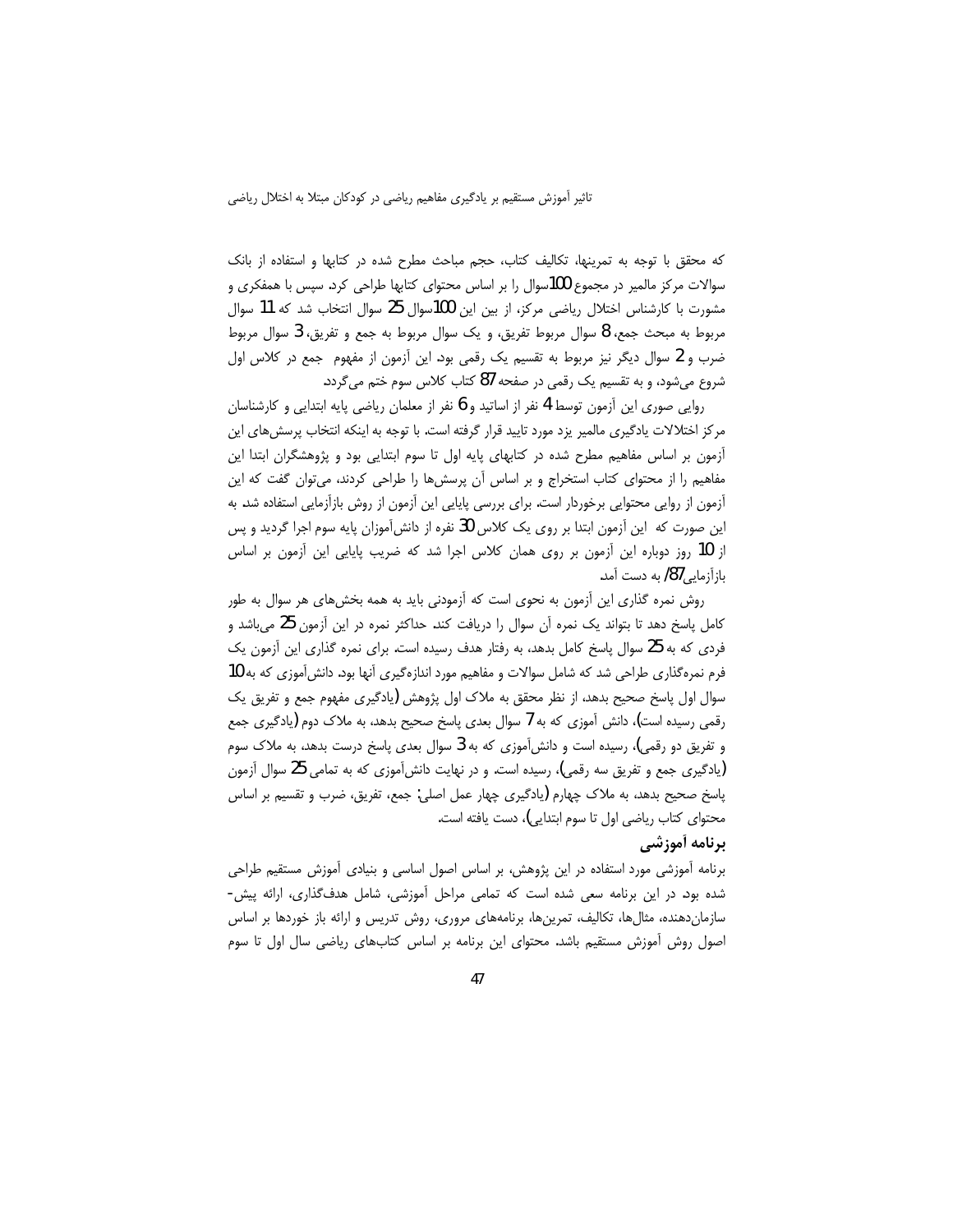دبستان بود که از یادگیری مفهوم جمع شروع میشد و تا تقسیم یک رقمی ادامه داشت. در اینجا یکی از جلسات آموزش مستقیم جمع اعداد یک رقمی کوچکتر از 5 بر اساس محتوای کتاب پایه اول دبستان شرح داده می شود. در این روش فعالیتهای معلم به سه مرحله تقسیم می شود:

1- قبل از شروع كلاس: معلم قبل از اينكه وارد كلاس شود، اهداف كلي، جزئي و رفتاري خود را به طور کامل مشخص می کند. که برای این جلسه هدف کلی این است که دانش آموز جمع اعداد یک رقمی کوچکتر از 5 را به طور کامل یاد بگیرد. اهداف جزئی شامل موارد زیر بود: الف) دانشآموز نماد + را بشناسد، ب) دانش[موز مفهوم جمع را بداند، و ج) دانش[موز جمع اعداد یک رقمی کوچکتر از 5 را انجام دهد. اهداف رفتاری نیز در این جلسه شامل موارد زیر بود: الف) دانش آموز بتواند 90 درصد تمرینهای صفحه 60 كتاب رياضي سال اول دبستان را بهطور صحيح انجام دهد، ب) دانش[موز بتواند با استفاده از مکعبهای رنگی جمعهای صفحه 66 کتاب پایه اول دبستان را بهطور صحیح انجام دهد، و ج) دانش آموز بتواند به سوالات مربوط به جمع اعداد یک رقمی کوچکتر از 5 مطرح شده در آزمون محقق ساخته بدون غلط جواب دهد. پس از مشخص کردن اهداف، معلم ابزار و وسایل مورد نیاز برای تدریس را پیش بینی می کند که در اینجا مکعبهای رنگی، کاغذ، قلم، تختهسیاه، مدادرنگی وکتاب کلاس اول می باشد.لازم به ذکر است در این روش معلم شیوههای تشویق و بازخورد اصلاحی، مثالها، تمرینها و پیش نیازهای آموزشی را قبل از ورود به کلاس پیش بینی، و در طرح درس بیان می کند که در اینجا این موارد را در مرحله تدریس و پس از تدریس بیان می کنیم.

2- مرحله تدریس: در این مرحله معلم جلسه را با سلام و احوالپرسی شروع، و سعی می کند با دانش آموز ارتباط مناسبی برقرار کند. پس از آن شیوه ارائهی تقویت را بیان می کند و به دانش آموز می-گوید که در چه صورت می تواند هر یک از این پولها را دریافت و با استفاده از آنها خرید کند. پس از ایجاد انگیزه، معلم ارزشیابی آغازین را با پرسیدن سوالهای مربوط به پیش نیازهای درس جدید (که در اين جلسه سوالات مربوط به شناخت اعداد 1 تا 5، مفهوم اين اعداد، شناخت علامت (+) و مفهوم جمع بود)، را شروع می کند. در صورت عدم پاسخگویی دانش آموز به هر یک از این سوالات، معلم در ابتدا پیش نیاز را مرور می کند و پس از یادگیری آن توسط دانش آموز به سراغ درس جدید می رود. در هنگام تدریس معلم ابتدا 2 مکعب رنگی را روی میز میگذارد و بعد با کمی فاصله 3 مکعب دیگر میگذارد و بعد با کمی فاصله 5 مکعب دیگر را روی میز میگذارد و با اشاره به مکعبها میگوید 2 و 3 میشود 5، و از دانش آموز می خواهد این کار را با او تکرار کند و در نهایت از او می خواهد به طور مستقل تمرین را انجام دهد و در صورت اشتباه به او پسخوراند اصلاحی میدهد. در نهایت معلم بر روی تخته زیر حرف (و) علامت (+) را می گذارد و اعداد 2 و 3 را زیر مکعبها می نویسد و می گوید 2 به علاوه 3 مساوی با 5 میشود و این کار را چندین بار تکرار میکند تا در نهایت دانشآموز بتواند به طور مستقل آن را انجام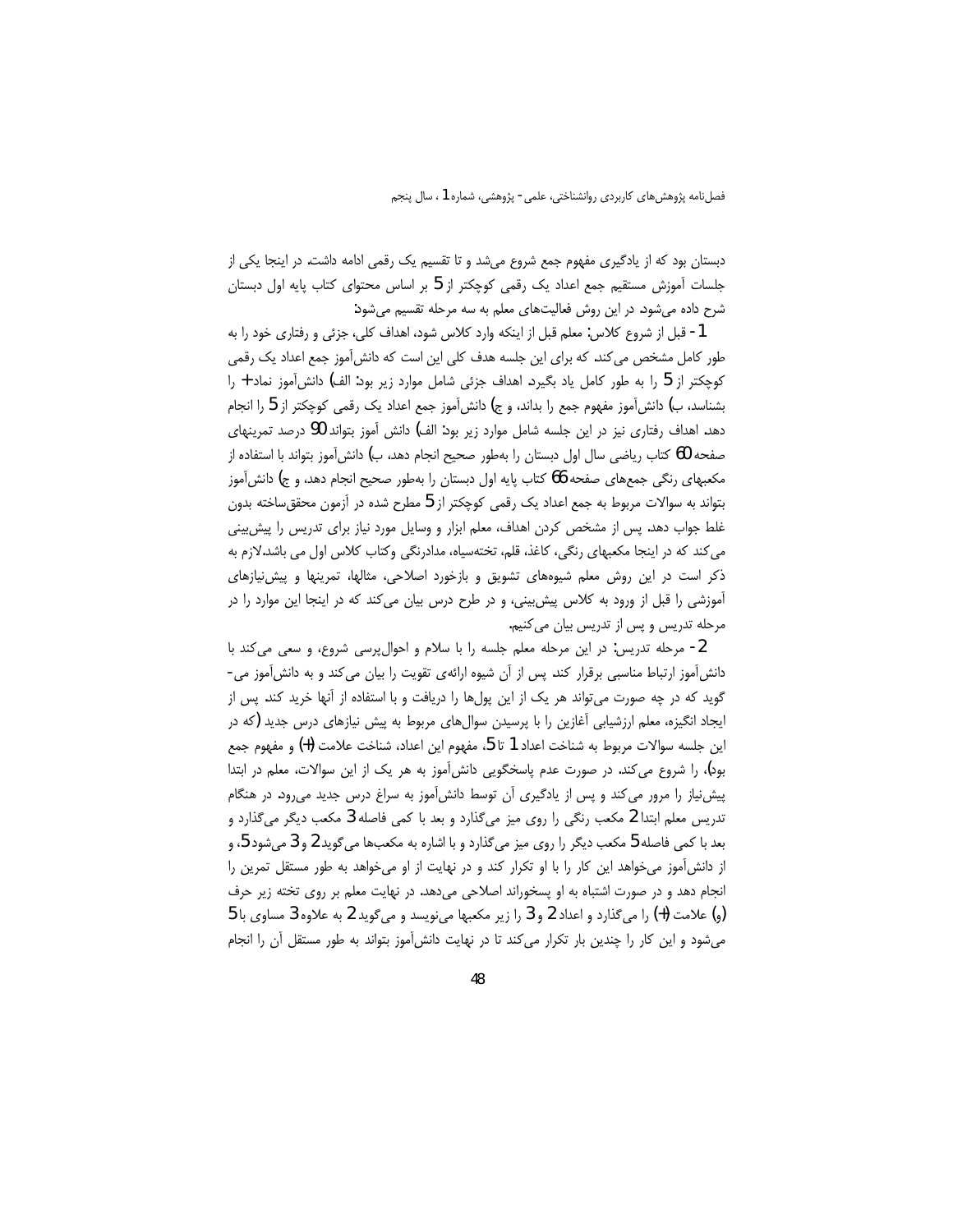دهد. سپس به دانش[موز چند تمرین داده و از او خواسته میشود آنها را انجام دهد و در صورت اشتباه باز این مراحل تکرار می گردد.

3- مرحله پس از تدریس: در این مرحله معلم یک سری تکالیف مربوط به درس را برای دانش آموز مشخص می کند (که در اینجا شامل تمرین های صفحه 62 و63 کتاب ریاضی پایه اول دبستان می-باشند)، و از دانش[موز میخواهد این تکالیف را انجام دهد و به او یادآوری می کند که در صورت صحیح انجام دادن تکالیف، میتواند تقویت دریافت کند. در جلسه بعد خطاهای احتمالی دانش آموز تحلیل می-شود و مجددا مراحل تدریس تکرار میگردد و در صورت صحیح انجام دادن تکالیف، دانش[موز تشویق شده و به او پسخوراند داده می شود.

### **,وش اجرا**

با توجه به طرح پژوهشی که جزء طرحهای پژوهش تک آزمودنی از نوع تغییر ملاکی بود و نیاز به خط پایه برای سنجش فقط یک رفتار هدف داشت، پژوهشگران پس از انتخاب آزمودنیها، شروع به ترسیم خط پایه بر اساس رفتار هدف نمودند. شیوه ترسیم خط پایه به این نحو بود که پژوهشگران برای هر کدام از دانش آموزان 6 جلسه آزمون محقق ساخته را اجرا کردند و نمرات آنها را در این6 جلسه ثبت نمودند. این 6 جلسه آزمون ِ برای هر سه دانش آموز طی دو هفته و هفتهای 3 جلسه در روزهای زوج برگزار شد. پس از پایان مرحله خط پایه، پژوهشگران با توجه به رفتار هدف چهار ملاک اصلی برای تحقیق خودشان در نظر گرفتند که شامل ملاکهای: 1- جمع و تفریق یک رقمی، 2- جمع و تفریق دو رقمي، 3- جمع و تفريق سه رقمي، و 4- ضرب و تقسيم يک رقمي بود. اين ملاکها با توجه به محتواي کتابهای ریاضی پایه اول تا سوم دبستان تهیه شده بود و از نظر پژوهشگران آزمودنی زمانی به رفتار هدف (یادگیری) چهار ملاک مطرح شده (ر بالا)، میرسد که بتواند به 25 سوال آزمون محقق ساخته بدون کمک دیگران، پاسخ صحیح دهد. برای مثال دانشآموز زمانی به مفهوم جمع و تفریق یک رقمی خواهد رسید که پس از آموزش، در چندین مرحله بر اساس سوالات مربوط به جمع و تفریق یک رقمی مطرح شده در آزمون محقق ساخته، بتواند به این سوالات بدون کمک دیگران و به طور صحیح پاسخ دهد. زمانی که دانش آموز به این سطح رسید، آموزش ملاک بعدی یعنی جمع و تفریق دو رقمی شروع میشود و این فرایند تا آخرین ملاک که همان رفتار هدف، یعنی یادگیری مفاهیم چهار عمل اصلی مطرح شده در محتوای کتاب پایه اول، دوم و بخشی از کتاب سوم میباشد، ادامه مییابد. زمانی دانش-آموز به این مرحله می رسدکه بتواند به سوالات مطرح شده در آزمون محقق ساخته بدون کمک دیگران و بدون غلط در چندین مرحله پاسخ کاملا صحیح بدهد. پژوهشگر برای افزایش انگیزه دانش[موزان از تشویق کلامی و جایزه استفاده کرده است. شیوه ارائهی تقویتکنندهها به شکل تقویت پتهای بود به این نحو که پژوهشگران با استفاده از برنامه فتوشاپ مقادیری اسکناس با مبالغ متفاوت چاپ کرده بود و به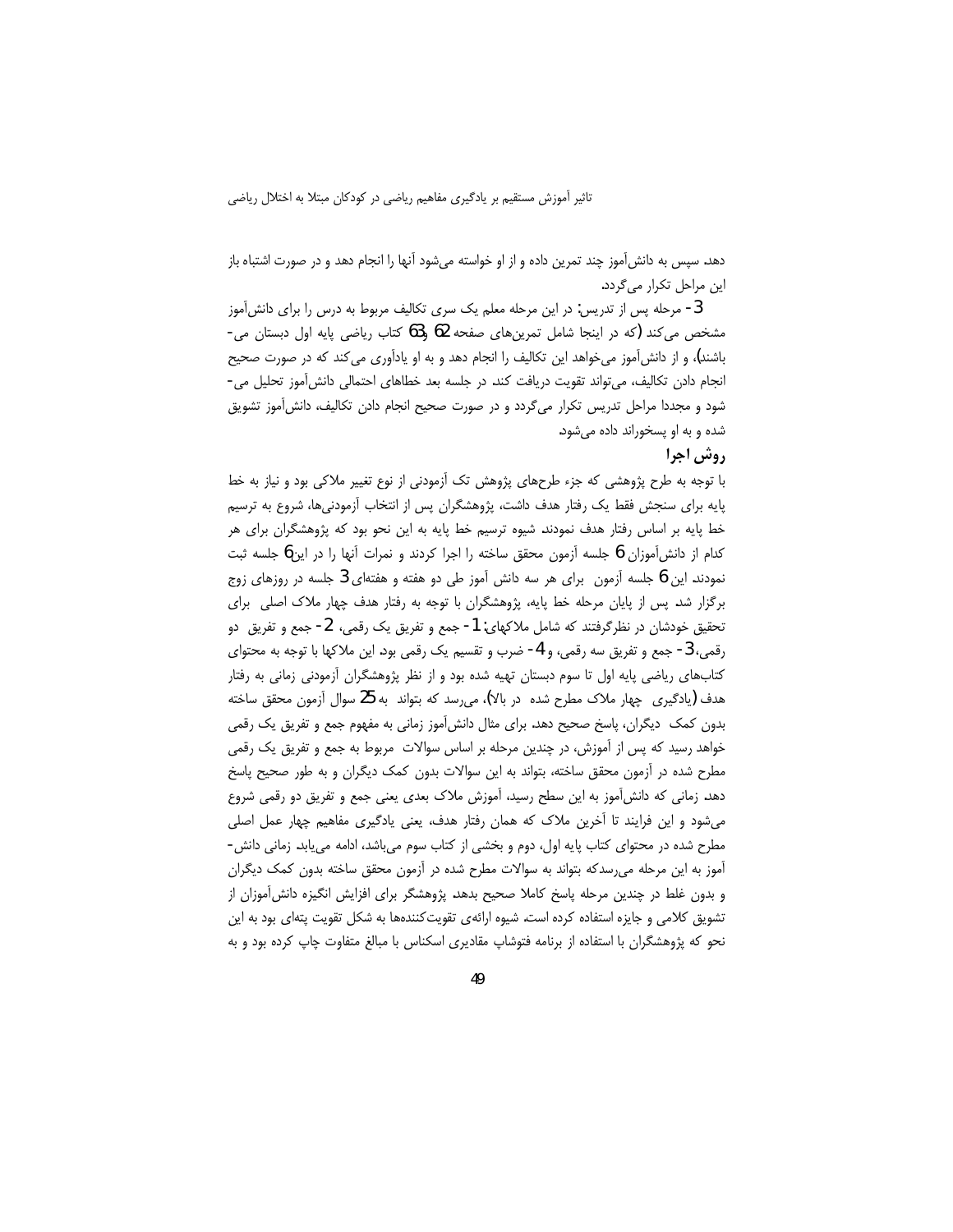دانش آموزان نشان میداد و در کنار این اسکناس ها صندوق جوایز مرکز بود که در این صندوق جوایز مختلف با قیمتهای متفاوت وجود داشت و دانش آموز می توانست متناسب با مقدار پولی که به دست آورده، جوایز متفاوتی انتخاب کند. دانش آموز برای خرید جوایز مختلفی که در نظر داشت باید پول جمع می کرد تا بتواند آن را بخرد.

#### بافتهها

یافته های پژوهش حاضر به تفکیک هر یک از آزمودنیها در زیر ارائه میگردد. أزمودني شماره 1: يويا

همانطورکه در نمودار شماره 1 مشاهده میشود خط پایه بر اساس میزان پاسخدهی پویا به سوالات أزمون محقق ساخته، در شش جلسه ارزيابي و ثبت شده است. ميانگين پاسخهاي صحيح پويا به سوالات در 6 جلسه خط پایه، 6 بوده است. لازم به ذکر است زمانی دانش آموز نمره کامل سوال را می $\mathfrak{z}_\mu$ د که به همه گزینه های آن سوال پاسخ کاملاً صحیح داده باشد. با توجه به خط پایه و نیازهای آموزشی پویا که از خط پایه استخراج شده بود، برنامه آموزش مستقیم در 5 جلسه آموزشی اجرا شد. وضعیت آموزشی پویا پس از اجرای این برنامه، برای ملاک اول (مفهوم جمع و تفریق یک رقمی)، در چهار جلسه مورد آزمون قرار گرفت. این آزمون شامل 10 سوال اول آزمون محقق ساخته بود. پویا پس از 5 جلسه آموزش در جلسه اول و دوم به هر 10 سوال پاسخ صحیح داد، ولی در جلسه سوم دو مورد اشتباه داشت که ناشی از بی دقتی بود و در جلسه چهارم نیز برای همه این ده سوال پاسخ صحیح ارائه کرد. میانگین پاسخهای صحیح پویا به سوالات 9/5 بود. پس از رسیدن پویا به ملاک اول و چیرگی بر جمع و تفریق یک رقمی، جلسات آموزش برای رسیدن به ملاک دوم برگزار شد. تعداد جلسات آموزشی 7 جلسه بودکه پس از اجرای این جلسات، آزمودنی به وسیله سوالات مربوط به ملاک دوم که سوالات 11 تا 18 آزمون محقق ساخته بودند، مورد آزمون قرار گرفت. پویا در سه مرحله آزمون به همه سوالات پاسخ صحیح داد. او در مواردی اشتباهات جزئی داشت ولی در این 3 جلسه به هر 7 سوال پاسخ صحیح داده و میانگین پاسخ های صحیح او 7 بود. پس از رسیدن آزمودنی به ملاک دوم و چیرگی بر جمع و تفریق دو رقمی، ملاک سوم مد نظر قرار گرفت و 4 جلسه آموزش اجرا شد. پس از آن آزمودنی برای رسیدن به ملاک مورد نظر، 4 جلسه مورد آزمون قرار گرفت. سوالات این آزمونها شامل سوالات 16،19 و20 آزمون محقق ساخته بودند که آزمودنی فقط در جلسه دوم به یکی از سوالات پاسخ صحیح نداد، ولی در جلسات بعدی آزمون به هر 3 سوال پاسخ صحیح داد و به چیرگی کامل رسید. پس از چیرگی آزمودنی بر ملاک سوم، پژوهشگران برای رسیدن به رفتار هدف 5 جلسه آموزش را اجرا کردند. پس از برگزاری این 5 جلسه آموزش، رفتار هدف با آزمون محققساخته 25 سوالی مورد آزمون قرار گرفت. در طی این 5 جلسه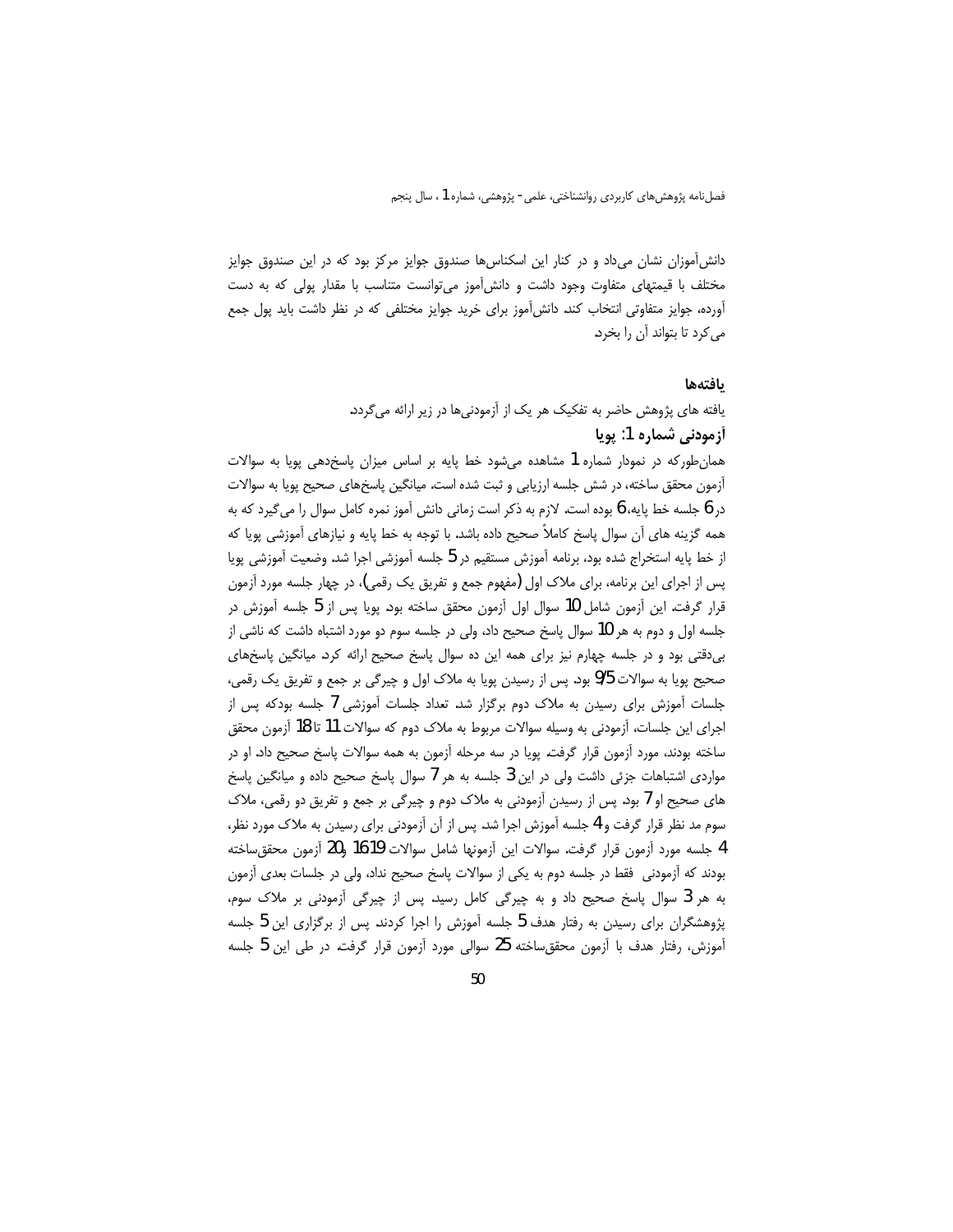امتحان، آزمودنی در جلسه اول به 23 سوال جواب صحیح داد. به همین منظور، یک جلسه آموزش جبرانی برای مفاهیم تفریق اعداد سه رقمی با انتقال و کاربرد ضرب برگزار شد و دوباره پویا مورد آزمون قرار گرفت. یوپا به هر 25 سوال پاسخ صحیح داد. پس از 22 جلسه آموزش توانست به رفتار آماج برسد. همانطور که در نمودار شماره یک مشاهده می کنید، پویا در ملاک چهارم به همه سوالات ازمون محقق ساخته پاسخ کاملا صحیح داده است و به رفتار هدف رسیده است. این نمودار نشاندهنده چگونگی پیشرفت پویا از خط پایه با میانگین 6 پاسخ صحیح به ملاک چهارم با 25 پاسخ صحیح می,باشد. لازم به ذکراست که پویا پس از 22 جلسه آموزش به رفتار هدف رسیده است.



نمودار شماره 1. عملکرد پویا در شرایط خط پایه و مداخله آموزشی

## أزمودني شماره 2: على

در نمودار شماره (2) وضعیت ً علی در پاسخگویی به سوالات آزمون محقق ساخته نشان داده شده است. میانگین پاسخهای صحیح علی در 6 جلسه خط پایه 13 بود. شرایط علی در خط پایه حاکی از آن است كه او به كليه سوالات مربوط به ملاك اول، يعني جمع و تفريق يک رقمي، پاسخ صحيح دادهاست. به عبارت دیگر، او 10 سوال اول را به طور کامل صحیح جواب داده است و این موضوع نشان دهنده این است که علی کاملا به محتوای کتاب کلاس اول مسلط است. بر این اساس، برنامه آموزشی برای علی از ملاک دوم شروع شد و پس از 4 جلسه آموزشی، علی بر اساس سوالات مربوط به ملاک دوم یعنی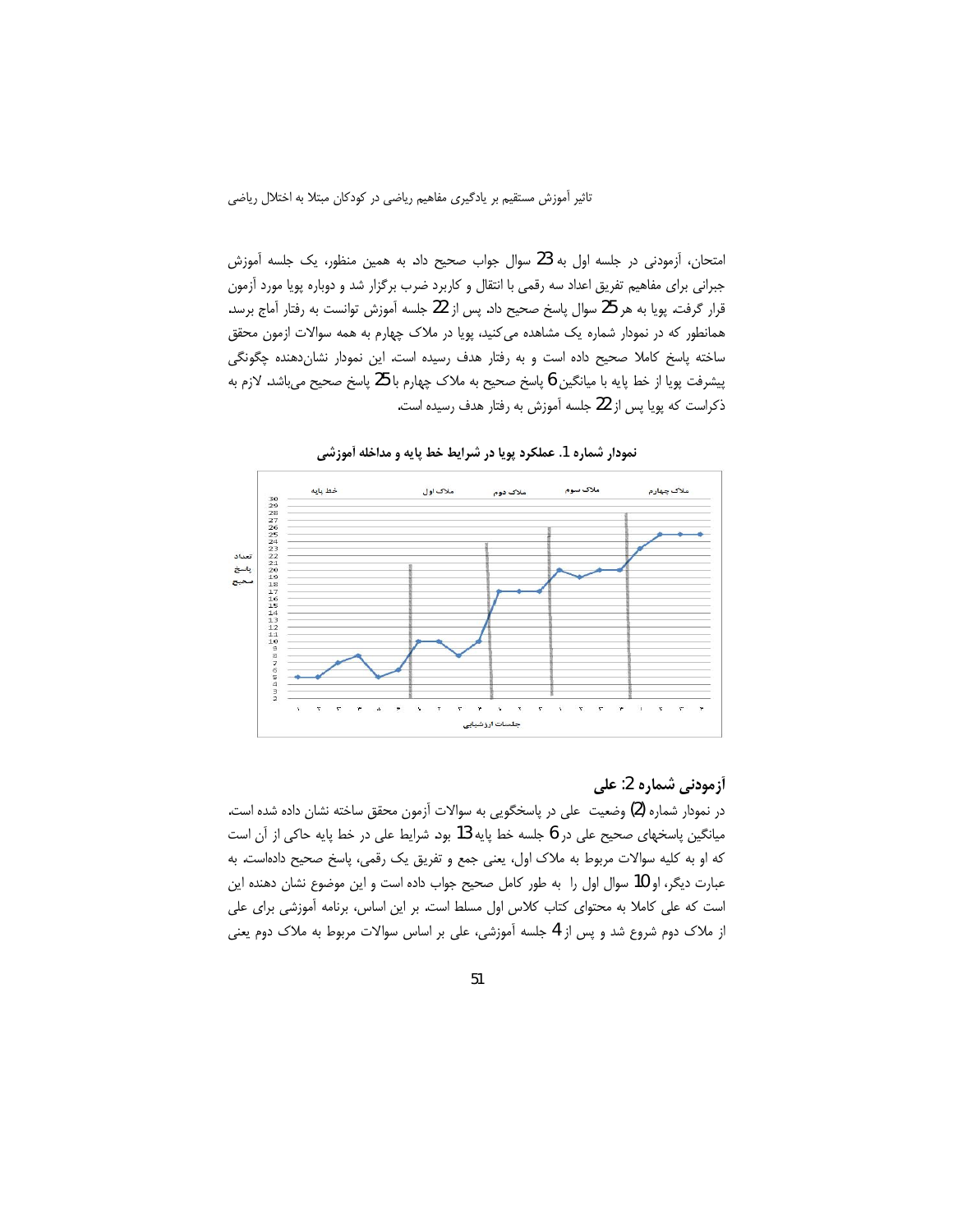سوالات 11 تا 18 در سه جلسه مورد آزمون قرارگرفت که او در هر کدام از جلسات به هر 7 سوال به طور کامل جواب داد و در ملاک دوم به چیرگی رسید و میانگین پاسخهای صحیح او در سه جلسه 7 بود. یس از اینکه علی در ملاک دوم به چیرگی رسید، محقق برنامه آموزشی برای رسیدن به ملاک سوم را در 4 جلسه اجرا نمود و پس از برگزاری جلسات آموزشی، علی در 3 جلسه به وسیله سوالات مربوط به ملاک سوم مورد ازریابی قرار گرفت که او در هر سه جلسه بدون اشتباه به این سوالات پاسخ داد و در ملاک سوم نیز به چیرگی کامل دست یافت و بر مفهوم جمع و تفریق 3 رقمی تسلط پیدا کرد. سپس پژوهشگران برای رسیدن به رفتار آماج، 5 جلسه آموزشی مربوط به ضرب و تقسیم یک رقمی را اجراء کردند و پس از برگزاری این 5 جلسه آموزشی، علی را در طی چهار جلسه، به وسیله 25 سوال آزمون محقق ساخته مورد آزمون قرار دادند. على در جلسه اول آزمون به يكي از سوالات اشتباه پاسخ داد، ولي در 3 جلسه بعدی به همه سوالات آزمون به صورت صحیح پاسخ داد. بنابراین، علی پس از 13 جلسه آموزشی به رفتار هدف یعنی یادگیری مفهوم جمع و تفریق و ضرب و تقسیم رسید.

نمودار شماره 2 نشان دهنده خط پایه و روند دستیابی علی به ملاکها و رفتار هدف میباشد. همانطور که در نمودار مشاهده می کنید، میانگین پاسخهای صحیح علی در خط پایه، 13 پاسخ صحیح بوده است كه پس از گذشت 13 جلسه آموزشي، علي در ملاک چهارم به هر 25 سوال ياسخ صحيح داده و به رفتار هدف رسیده است.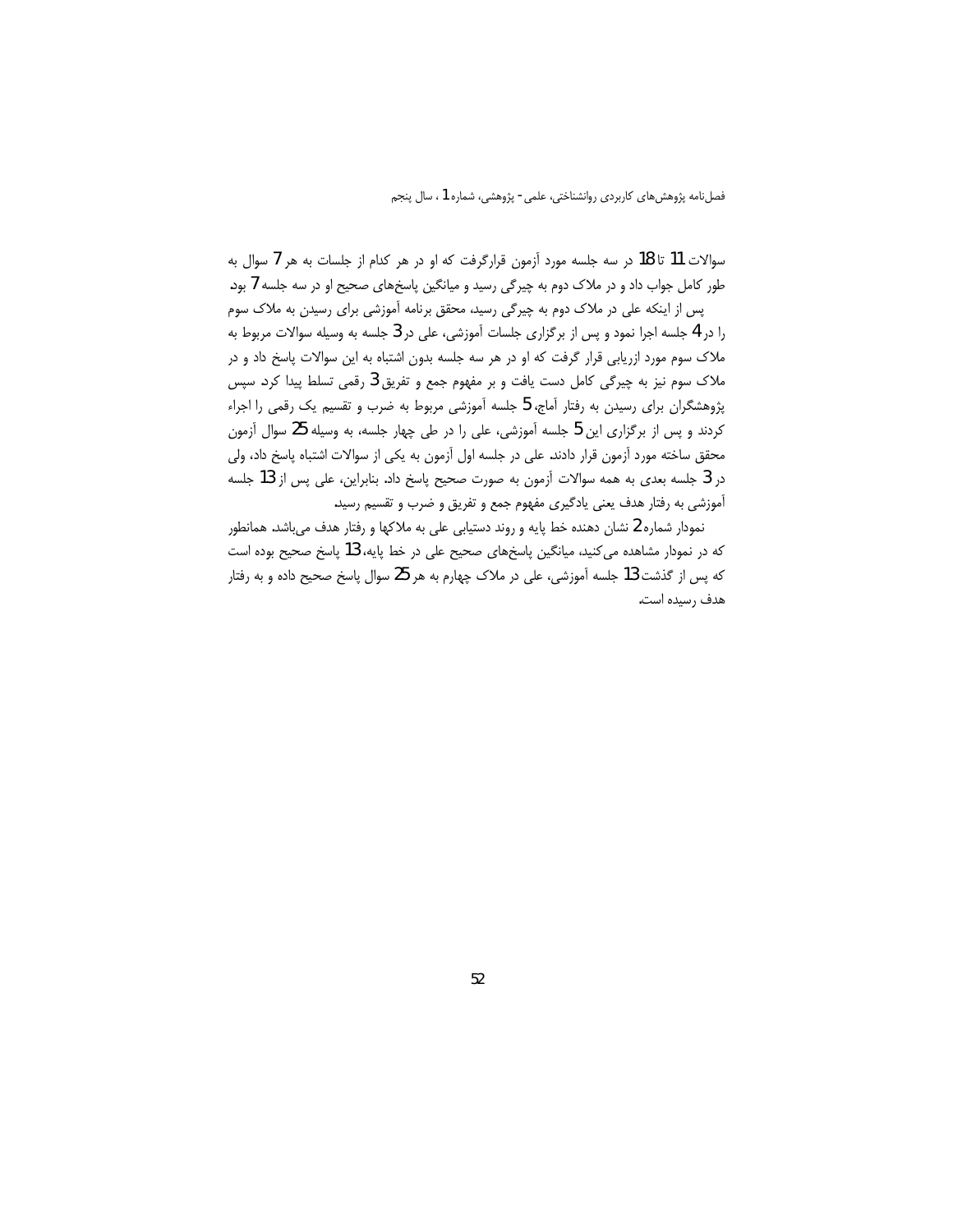

نمودار شماره 2. عملکرد علی در شرایط خط پایه و مداخله آموزشی

## آزمودنی شماره 3: امیرحسین

در نمودار شماره 3 وضعیت امیرحسین در پاسخگویی به سوالات آزمون محققساخته مشخص شده است. با توجه به نمودار میبینیم که میانگین پاسخهای صحیح امیرحسین در خط پایه نزدیک 10 میباشد. او به جز چند مورد اشتباه جزئي، به 10 سوال اول آزمون پاسخ صحيح داده است. سوالات 1 تا 10 مربوط به ملاک اول، جمع و تفریق یک رقمی میشود که امیرحسین در خط پایه به این سوالات جواب داد. این وضعیت بیانگر این است که امیر حسین بر محتوای درسی پایه اول و ملاک اول پژوهش مسلط است.

بر این اساس، برنامه آموزشی برای رسیدن به ملاک دوم اجرا شد و پس از 6 جلسه آموزش، امیرحسین بر اساس سوالات مربوط به ملاک دوم یعنی سوالات 11 تا 18 در 3 جلسه مورد آزمون قرار گرفت که او در هر کدام از جلسات به هر 7 سوال به طور کامل جواب صحیح داد و در ملاک دوم به چیرگی کامل رسید. میانگین پاسخ های صحیح او به این 7 سوال در 3 جلسه 7 بود، یعنی به همه سوالات بدون اشتباه پاسخ صحیح داده بود. پس از آنکه امیر حسین در ملاک دوم به چیرگی رسید، پژوهشگران برنامه آموزشی برای رسیدن به ملاک سوم را در 5 جلسه اجرا، و پس از برگزاری جلسات آموزشی امیرحسین در 4 جلسه به وسیله سوالات مربوط به ملاک سوم را مورد ارزیابی قرار دادند که امیرحسین در جلسه اول آزمون به یکی از سوالات پاسخ غلط داد، ولی در 3 جلسه بعدی به هر 3 سوال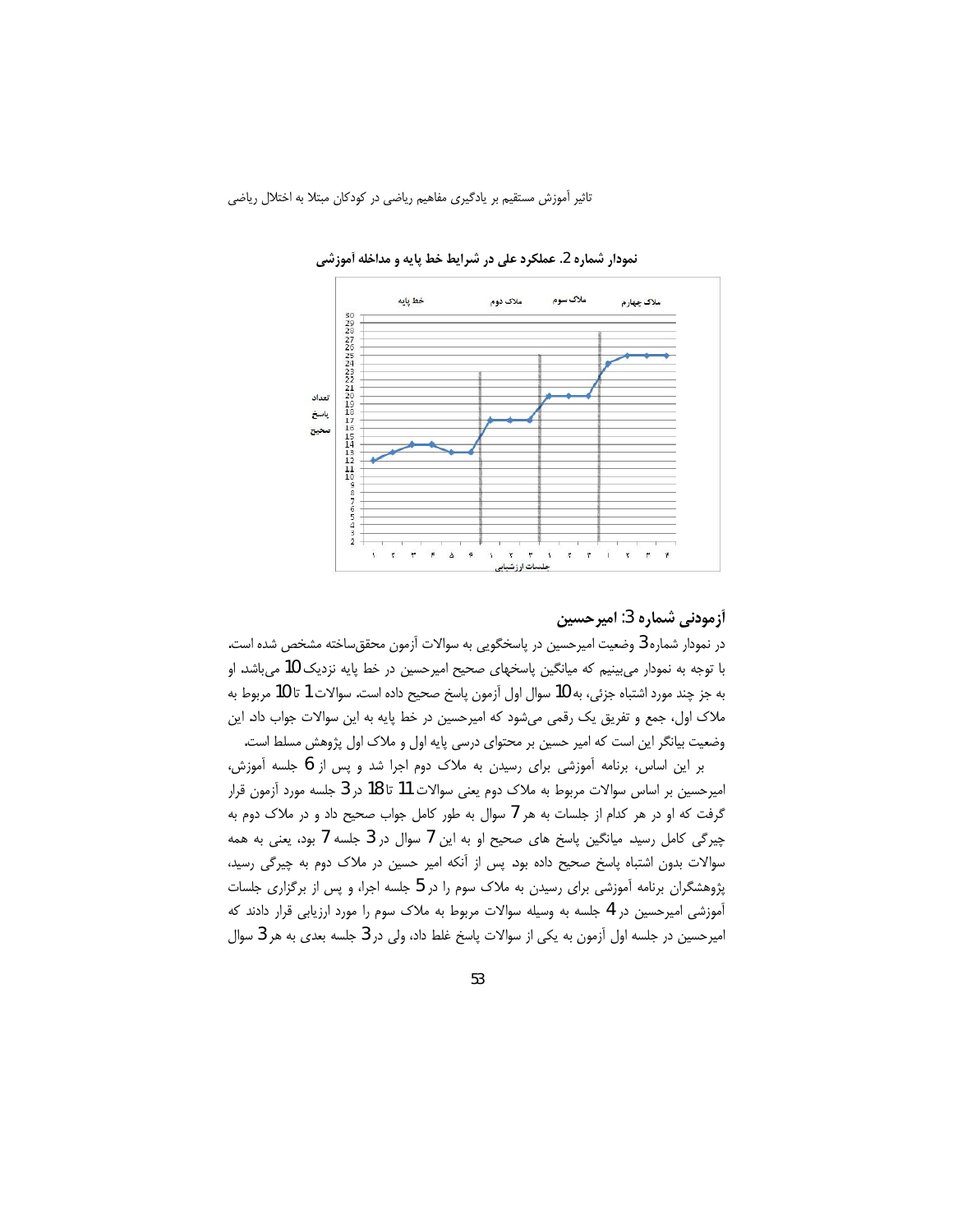پاسخ صحیح داد و در ملاک سوم نیز پس از 5 جلسه آموزش به چیرگی رسید. پژوهشگران برای رسیدن به رفتار آماج، 4 جلسه آموزشی مربوط به ضرب و تقسیم یک رقمی را اجراء کردند و پس از برگزاری این 4 جلسه آموزشی، امیرحسین به وسیله 25 سوال آزمون محقق ساخته در 4 جلسه مورد آزمون قرار گرفت كه در تمامى جلسات، به جز چند مورد اشتباه كوچك در برخى از سوالات به بقيه پاسخ صحيح داد. بنابراین، او پس از 15 جلسه آموزش به رفتار هدف رسید. نمودار شماره 3 نشان دهنده خط پایه و روند دستیابی امیرحسین به ملاکها و رفتار هدف میباشد.

همانطور که در نمودار مشاهده می کنید، میانگین پاسخهای صحیح امیرحسین در خط پایه حدود 10 بوده است که پس اجرای برنامه آموزش مستقیم، میانگین پاسخهای صحیح امیرحسین به 25 رسیده و او توانسته است پس از 15 جلسه آموزش به رفتار هدف (یادگیری مفاهیم جمع، تفریق، ضرب و تقسیم) برسد.



نمودار شماره 3. عملكرد اميرحسين در شرايط خط پايه و مداخله آموزشي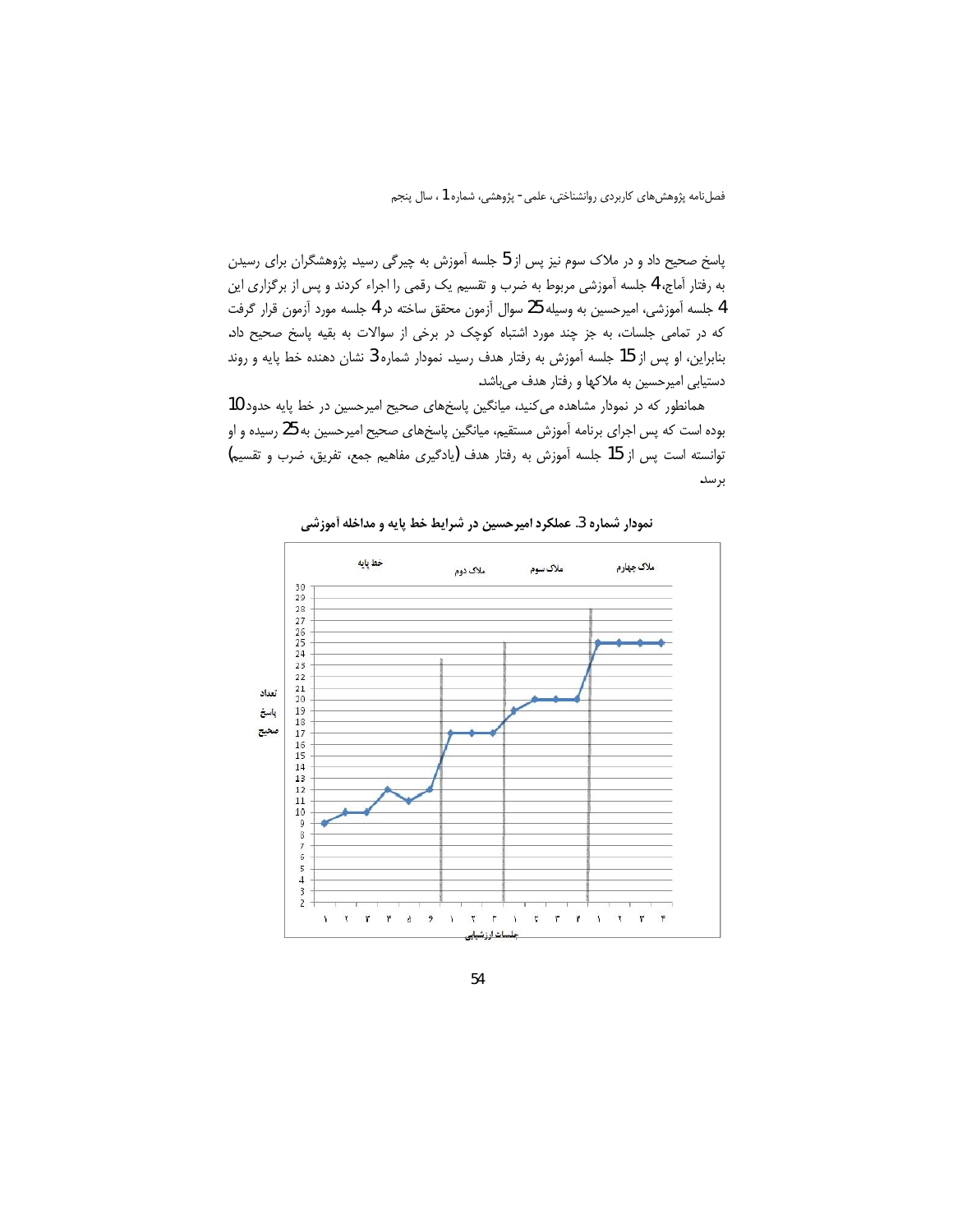### **بحث و نتیجهگیری**

پژوهش حاضر با طرح چهار فرضیه شروع شد که این فرضیهها به شرح زیر بود:

1- به كارگيرى روش آموزش مستقيم موجب افزايش يادگيرى مفهوم جمع در كودكان مبتلا به اختلال رياضي ميشود.

2- به كارگيري روش آموزش مستقيم موجب افزايش يادگيري مفهوم تفريق دركودكان مبتلا به اختلال رياضي مي شود.

3- به كارگيري روش آموزش مستقيم موجب افزايش يادگيري مفهوم ضرب يک رقمي در كودكان مبتلا به اختلال رياضي ميشود.

4- به کارگیری روش أموزش مستقیم موجب افزایش یادونهی وقمی در کودکان مبتلا به اختلال ریاضی میشود.

با توجه به یافتههای ارائه شده در نمودارهای 1 و2 و 3 فرضیههای 1 و 2 مربوط به جمع و تفریق در ملاکهای اول، دوم و سوم مورد بررسی قرار گرفتند. نتایج حاکی از این بودکه این دو فرضیه در مورد هر سه آزمودنی تایید شدهاند. همچنین فرضیههای 3 و4 نیز با توجه به نتایج به دستآمده در ملاک چهارم تأیید شدند. یافتهها حاکی از رسیدن آزمودنیها به حد تسلط و یادگیری مفاهیم مطرح شده در فرضیهها و تایید هر چهار فرضیه می باشد. یافتههای این پژوهش با یافتههای مطالعات انجام شده در زمینه تاثیر آموزش مستقیم بر عملکرد دانش آموزان مبتلا به اختلال یادگیری مانند تام، میشل، کریستین، کتی و روزن (2005)؛ فلورس و کیلر (2007)؛ شانون و همکاران (2007)؛ فلورس و جانز (2007)؛ دیان، ریچارد، نانسی (2005)، همسویی دارد. این تحقیقات، آموزش مستقیم را در رفع اختلالهای یادگیری شیوهای موفق گزارش کردهاند. علاوه بر این، یافتههای پژوهش حاضر با نتایج فراتحلیل های انجام شده در زمینه آموزش مستقیم همسویی دارد. برای مثال نتایج فراتحلیل کروزبرگن (2003)، از 58 مطالعه درباره مداخلات ریاضی برای دانش آموزان دوره ابتدایی با نیازهای ویژه نشان داد که روش آموزش مستقیم به خصوص در آموزش مهارتهای پایه ریاضی اثربخش ترین روش و دارای قویترین حمایتهای تحقیقاتی است. در تبیین یافتههای به دست آمده از پژوهش حاضر می توان به ویژگیهای خاص کودکان مبتلا به اختلال ریاضی و همچنین ویژگیهای آموزش مستقیم اشاره کرد. در مورد سبب-شناسی اختلال ریاضی دلایل متنوعی مطرحشده است. روت و همکاران (2001)، و گری (2004)، علت این اختلال را نظام آموزشی نامناسب، محتوا، کتابهای درسی نامناسب و آموزش نابسنده دانستهاند. شالو و همکاران (2000)، علت را فقدان علاقه و انگیزش، پایگاه اقتصادی و اجتماعی پایین وکلاسهای شلوغ مطرح کردهاند. کاپلان و سادوک (2003)، علت اختلال ریاضی را در مقایسه با اختلال خواندن بیشتر مربوط به کم و کیف آموزش میدانند. در ایران باباپور و صبحی قراملکی (1380)، و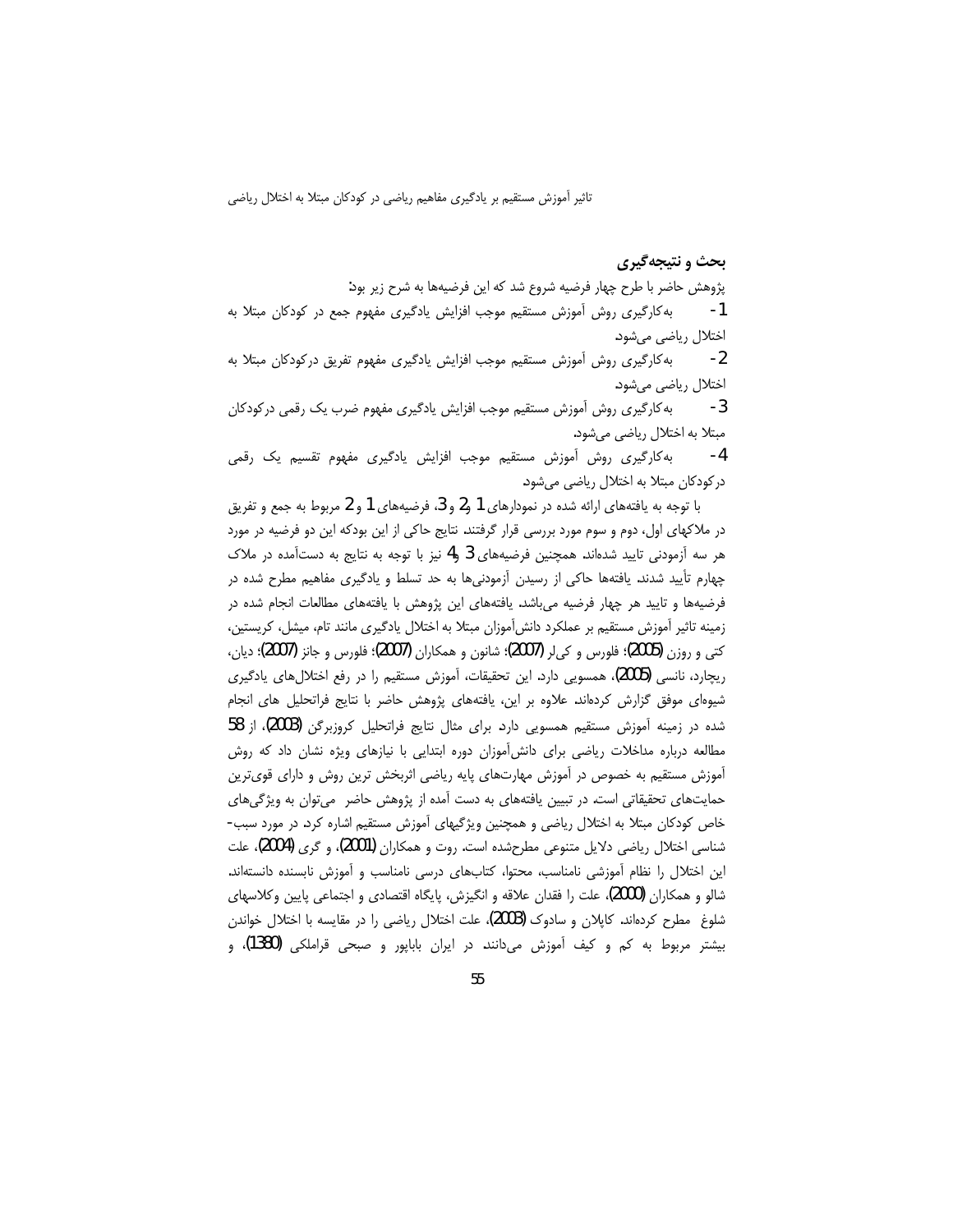رمضانی(1382)، نیز یکی از دلایل اصلی اختلال ریاضی را ناتوانی معلمان در تدریس، روشهای تدریس نادرست و عدم توجه به پیش نیاز و ترتیب نادرست ارائه مطالب میدانند. از تحقیقات ذکر شده در بالا می توان نتیجه گرفت که عمده مشکلات دانش آموزان مبتلا به اختلال ریاضی مشکلات آموزشی، محتوای درسی وعدم انگیزش میباشد که این مشکلات با توجه به ویژگیهای آموزش مستقیم قابل رفع است، زیرا آموزش مستقیم روشی است که بر تحلیل دقیق محتوای آموزشی، آموزش پیشiیازها، آموزش صریح و روشن و گام بهگام و ارائه پسخوراندهای تشویقی و اصلاحی تاکید می کند (هالاهان و کافمن، 2003). از سوی دیگر، ویژگیهای طرح پژوهشی تک اَزمودنی تغییر ملاکی و همچنین ویژگیهای درس ریاضی نیز مطرح میباشد. طرح پژوهش تک آزمودنی از نوع تغییر ملاکی، طرحی است که در وهله اول تک اَزمودنی است. در نتیجه پژوهشگر می تواند برای اجرای این طرح برای هر دانش اَموز بر اساس تواناییها، پیشرفتها و پیش نیازها برنامه آموزشی مناسب طراحی کند. در این طرح، ملاکها از سطوح پایین شروع میشوند و پس از تسلط دانش[موز بر ملاک اول، پژوهشگر می تواند ملاک بعدی را که سختتر است، در نظر بگیرد. ویژگی حاضر به طور کامل با ویژگیهای روش آموزش مستقیم هماهنگ است. افزون بر این، تدریس اصولی و صحیح درس ریاضی به صورت متوالی و گام به گام است. برای مثال پیش نیاز آموزش تفریق، یادگیری مفهوم جمع است. این طرح نیز تا زمانی که دانش آموز به ملاک پایین تر نرسد، نمی تواند به ملاک سخت تر وارد شود. از تمامی این بحثها می توان نتیجه گرفت که هماهنگی بین طرح پژوهش، محتوای آموزش و روش آموزشی، یکی از مهمترین ویژگیهای این پژوهش میباشد که باعث تایید تمامی فرضیهها شده است. در عین حال، پژوهش حاضر دارای محدودیتهایی نیز بوده است از جمله اینکه این پژوهش بر روی پسران انجام شده است، لذا لازم است در تعمیم دادهها به دختران احتیاط شود. پیشنهاد میشود که پژوهشهای آینده بر روی دختران نیز اجرا شود و یافته های آن با دادههای مربوط به پسران مقایسه شود. با توجه به کارآیی روش آموزش مستقیم، پیشنهاد میشود که در کلاس های آموزشی ضمن خدمت برای معلمان، سودمندی این روش توضیح داده شود و فرایند اجرای آن به صورت کارگاهی آموزش داده شود.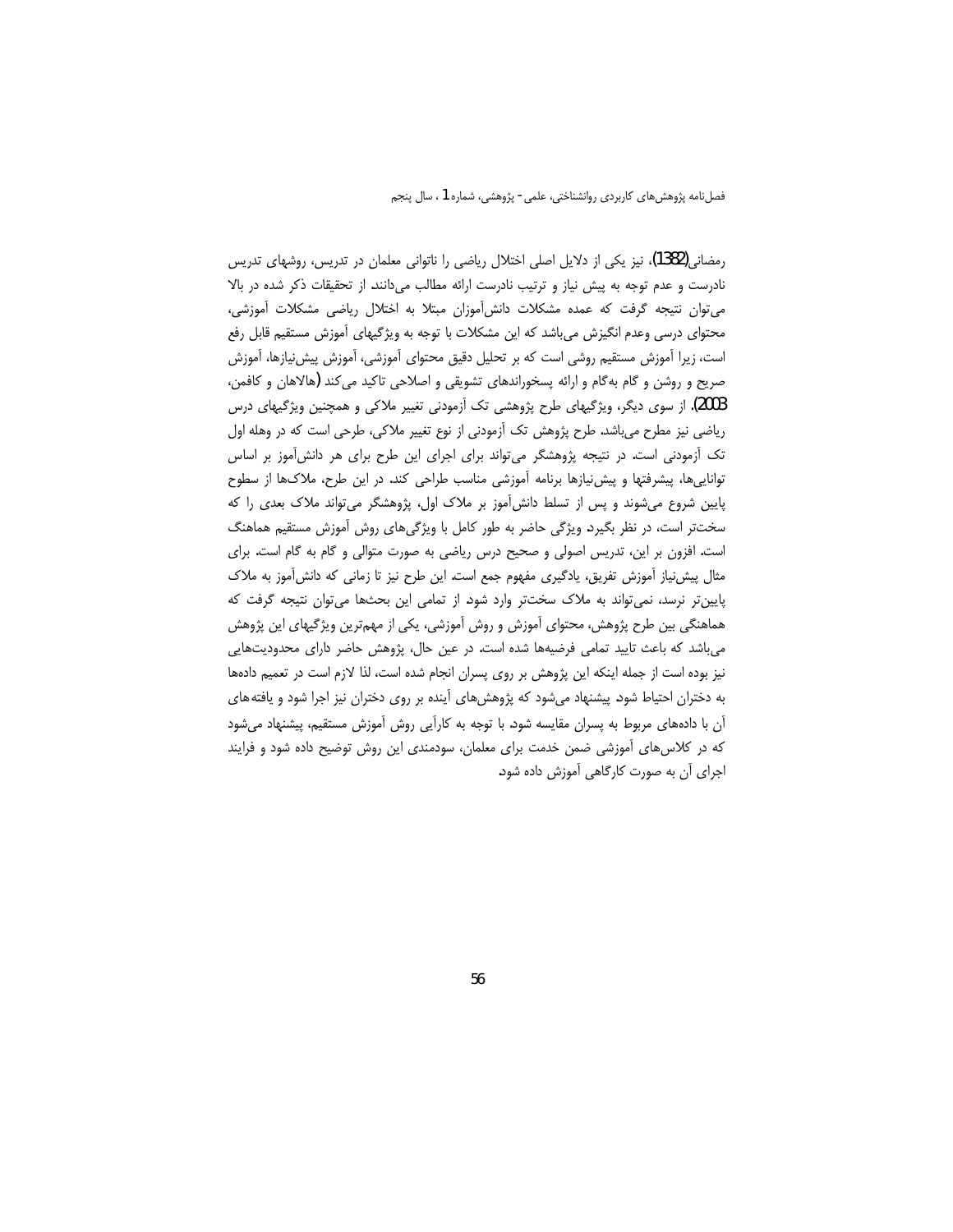منابع

- باباپورخیرالدین، جلیل و صبحی قراملکی، ناصر (1380). *اختلالات یادگیری رویکرد تشخیصی و درمانی*. تهران: انتشارات سروش
- جانه، مژده (1387). مقایسه کارکردهای اجرایی استدلال، برنامه ریزی، سازمان دهی و حافظه کاری در دانش آموزان با و ب*دون اختلال ریاضی در مقطع ابتدایی*. پایان نامه کارشناسی ارشد، دانشگاه علامه طباطبایی، دانشکده روانشناسی و علوم تربيتى
- رمضانی، مژگان (1382). تحلیل خطای محاسباتی دانش اموزان حساب نارسا. پژوهش در حیطه کودکان استثنایی، 9و10،  $223 - 244, A<sub>3</sub>$ 
	- شکوهی یکتا، محسن و پرند، اکرم **(1**385*). ناتوانی های یادگیری*.تهران: انتشارات تیمورزاده
	- شهیم، سیما (1385). *مقیاس تجدید نظر شده هوشی وکسلر برای کودکان*. شیراز: انتشارات دانشگاه شیراز
- عریضی، حمیدرضا و عابدی، احمد (1383). بررسی و مقایسه اثر بخشی روش۱مای آموزش ریاضی برای دانش آموزان مبتلا به ناتوانی یادگیری دوره ابتدایی. *فصل نامه نوآوری های آموزشی*.3، 8، 94-79

غباري بناب، باقر و ميراخورلي، الهه (1387 ).ا*أموزش مفاهيم رياضي با روش مستقيم.* تهران: نشر يسطرون قاسمیان مقدم، محمود (1385). *مقایسه عملکرد دانش آموزان پسر با نارسایی های ویژه در یادگیری ریاضی و املاء با دانش* آموزان عادی در خرده آزمون های 12 گانه WISC-R . پایان نامه کارشناسی ارشد،دانشگاه علامه طباطبایی، دانشکده روانشناسی و علوم تربیتی

.<br>کاپلان، هارولد و سادوک، ویرجینیا (1385*). خلاصه روان پزشکی.* ترجمه: نصرت الله پورافکاری. تهران: انتشارت شهرآب کریستینس،لاری بی (1387). *روش شناسی آزمایشی*. ترجمه: دلاور، علی. تهران: انتشارات رشد

هاردمن، مايکل ام و کيلفورد، جي دور و اگن، ام وينستون (1388). ترجمه: عليزاده، حميد و همکاران، تهران: نشر دانژه

#### Reference

- Cross, R, W., Rebarber, T., and Wilson, S. F. (2002). Student gains in a privately managed network of charter schools using direct instruction. Journal of Direct Iinstruction,  $2(1)$ ,  $3 - 21$
- Dian, K., Richard, K., and Nancy, M. (2005). Special Education and Direct Instruction: An Effective Combination. Journal of Direct Instruction, 5(1), 1-36
- Flores, M. M., and Ganz, J. B. (2007). Effectiveness of direct instruction for teaching statement inference, use of facts, and analogies to students with developmental disabilities and reading delays. Focus on Autism and Other Developmental Disabilities, 22, 244-251
- Geary, D. C. (2004). Mathematics and learning disabilities. Journal of Learning Disabilities .37, 4–15
- Hallahan, D.P., & Kauffman, J.M.(2003). Exceptional learners Instruction to special education.New York:Allyn and Bacon
- Kroesbergen, E.H. (2003). Mathematics intervention for children with special education needs. Remedial and Special Education, 24(2).97-115